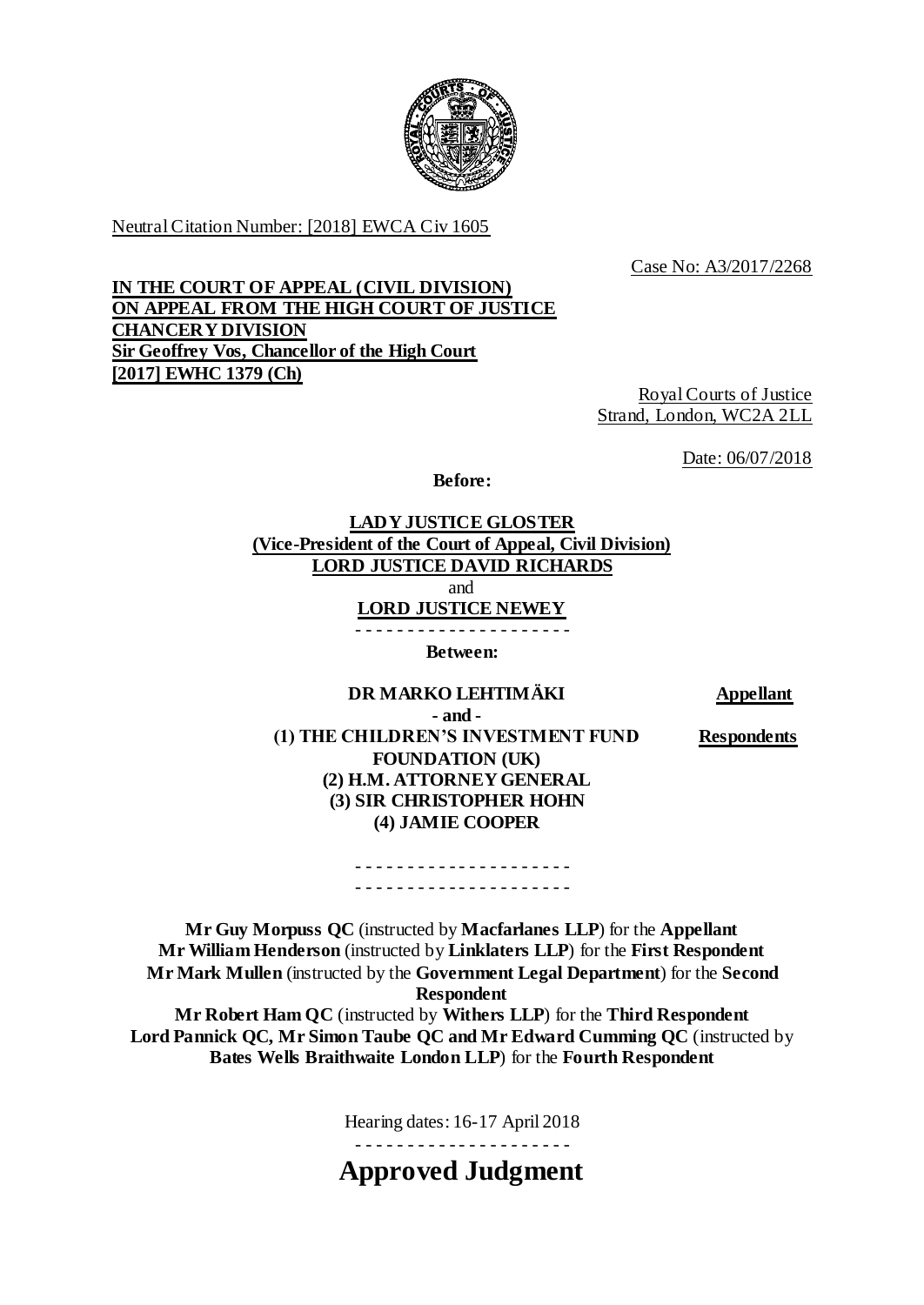### **Lady Justice Gloster (Vice-President of the Court of Appeal, Civil Division), Lord Justice David Richards and Lord Justice Newey:**

- 1. The origins of charity law long pre-date the recognition of companies limited by guarantee in the Companies Act 1862. Nowadays, however, many charities are companies limited by guarantee without a share capital. They include the claimant, The Children's Investment Fund Foundation (UK) ("CIFF").
- 2. Charity law having to a great extent been developed in the context of charitable trusts rather than charitable corporations, it is not always clear how its principles apply to the latter. *In re The French Protestant Hospital* [1951] Ch 567 and *Liverpool and District Hospital for Diseases of the Heart v Attorney-General* [1981] Ch 193 each involved such issues. In the *French Protestant Hospital* case, Danckwerts J held (at 570) that the governor, deputy governor and directors of a charitable corporation were "as much in a fiduciary position as trustees in regard to any acts which are done respecting the corporation and its property" and that they were, "to all intents and purposes, bound by the rules which affect trustees". In *Liverpool and District Hospital for Diseases of the Heart v Attorney-General*, Slade J concluded (at 214) that the position of a charitable company in relation to its assets had "at all times been analogous to that of a trustee for charitable purposes" and that that "suffices to give rise to the jurisdiction of the court to order a cy-près scheme".
- 3. The present appeal similarly stems from features of CIFF which would not exist if it were a charitable trust: the existence of members distinct from its directors (or "trustees") and the application of section 217 of the Companies Act 2006. In accordance with a judgment handed down on 9 June 2017 ([2017] EWHC 1379 (Ch), [2018] 2 WLR 259), Sir Geoffrey Vos C ordered the appellant, Dr Marko Lehtimäki, who is a member of CIFF, to vote in favour of a resolution under section 217. Dr Lehtimäki now challenges that order in this Court.

## **Narrative**

- 4. CIFF was founded by Sir Christopher Hohn and his then wife, Ms Jamie Cooper, each of whom is a respondent. It now has assets in excess of US\$4 billion. Its funding has primarily come from Sir Christopher's businesses, but Sir Christopher and Ms Cooper have each contributed to the charity's success. Until 2013, Ms Cooper was its (unpaid) chief executive officer.
- 5. CIFF was incorporated as a company limited by guarantee without a share capital on 8 February 2002. In practice, its aim has been to improve the lives of children in developing countries, but its objects are expressed widely in its memorandum of association as:

"the general purposes of such charitable bodies or for such other purposes for the benefit of the community as shall be exclusively charitable as the Trustees may from time to time determine".

The memorandum also provides for CIFF to have power to co-operate with other bodies (clause 4.4), to support, administer or set up other charities (clause 4.5), to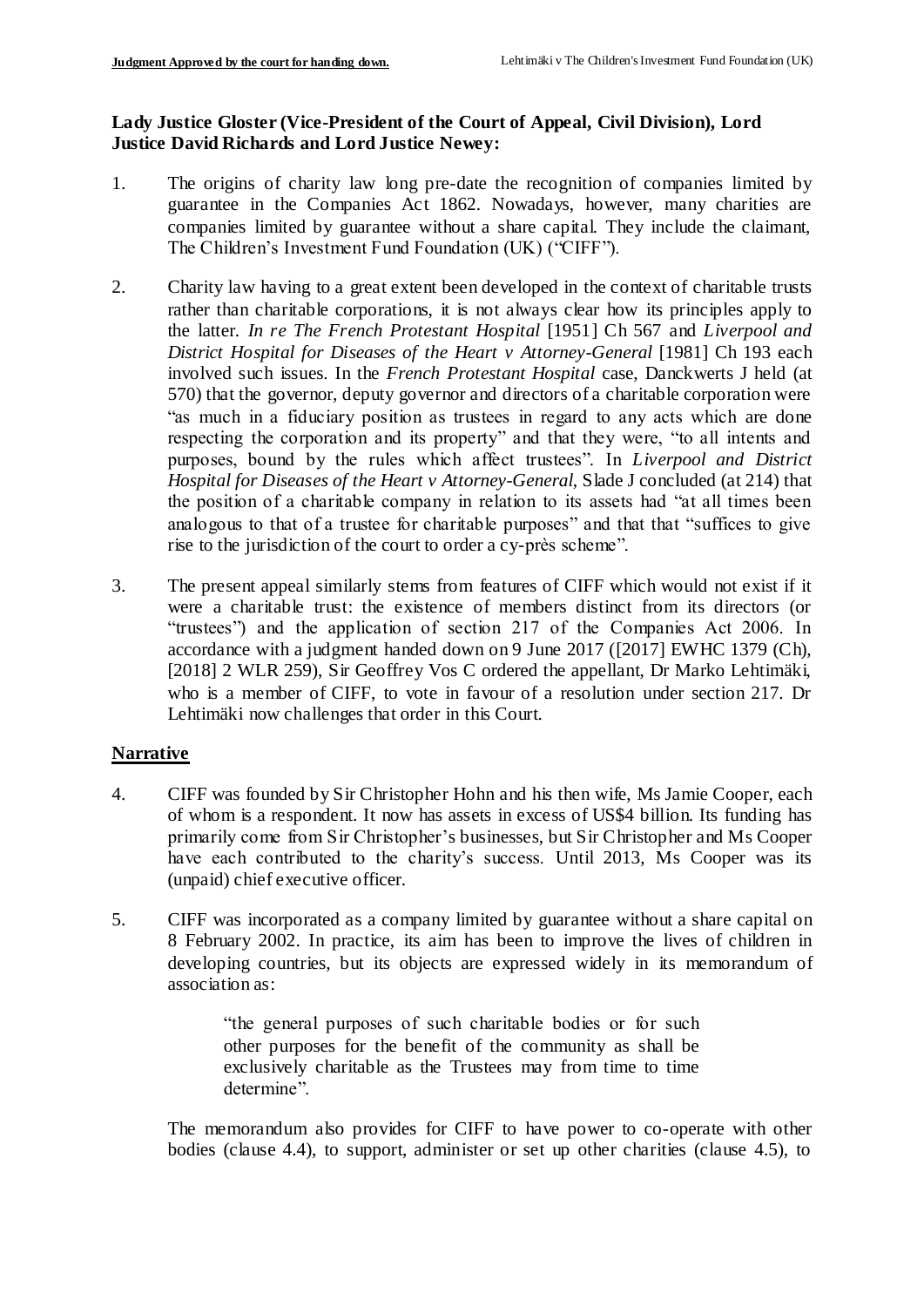make grants (clause 4.13) and to do anything else within the law which promotes or helps to promote its objects (clause 4.27).

- 6. Other parts of the memorandum are designed to ensure that CIFF's assets are applied exclusively for charitable purposes. Clause 5.1 states that the "property and funds of the Charity must be used only for promoting the Objects and do not belong to the members of the Charity". Clause 8 provides that, in the event of dissolution, surplus assets must be transferred to another charity or otherwise dealt with in a manner consistent with charitable status.
- 7. Clause 5.2 of the memorandum prohibits a "Trustee" (i.e. a director of CIFF) from receiving "any payment of money or other material benefit (whether directly or indirectly)" from CIFF subject to certain exceptions (reasonable out-of-pocket expenses, for example). The only exception of relevance to the present litigation is that found in clause 5.2.5, which permits:

"in exceptional cases, other payments or benefits (but only with the written approval of the Commission [i.e. the Charity Commission for England and Wales] in advance)".

The term "material benefit" is defined as "a benefit which may not be financial but has a monetary value".

- 8. CIFF's articles of association state that the trustees "as charity trustees have control of the Charity and its property and funds" (article 3.1) and article 6 authorises them, among other things, "to exercise any powers of the charity which are not reserved to a general meeting" (article 6.8). Trustees are, moreover, empowered by article 1.5.4 to remove a member of CIFF "on the ground that in their reasonable opinion the member's continued membership is harmful to the Charity". For their part, the members have power to elect persons to be trustees to fill vacancies (article 2.8.4) and, in certain circumstances, to remove trustees (article 3.7.5). The articles also provide for an AGM to be held each year at which, among other things, the members "discuss and determine any issues of policy or deal with any other business put before them" (article 2.8.7).
- 9. CIFF has only ever had a few members. They are now Sir Christopher, Ms Cooper and Dr Lehtimäki, a university friend of Sir Christopher and Ms Cooper. Dr Lehtimäki, who had been a member from the outset, ceased to be one in 2009, but he was reappointed as such in 2012.
- 10. There have been more trustees. These have included Sir Christopher, Ms Cooper and, until he resigned in 2009, Dr Lehtimäki (so that he is at present a member but not a trustee). However, CIFF has also had, and still has, a number of other trustees.
- 11. The present litigation has its origins in the breakdown of the relationship between Sir Christopher and Ms Cooper. Ms Cooper began divorce proceedings in 2012 and the couple were divorced in the following year. Subsequently, Ms Cooper was paid some US\$530 million by Sir Christopher pursuant to an order made in December 2014.
- 12. Lord Malloch-Brown, who was a trustee of CIFF between 2011 and 2016, has explained that the "severe and challenging differences between Sir Christopher a nd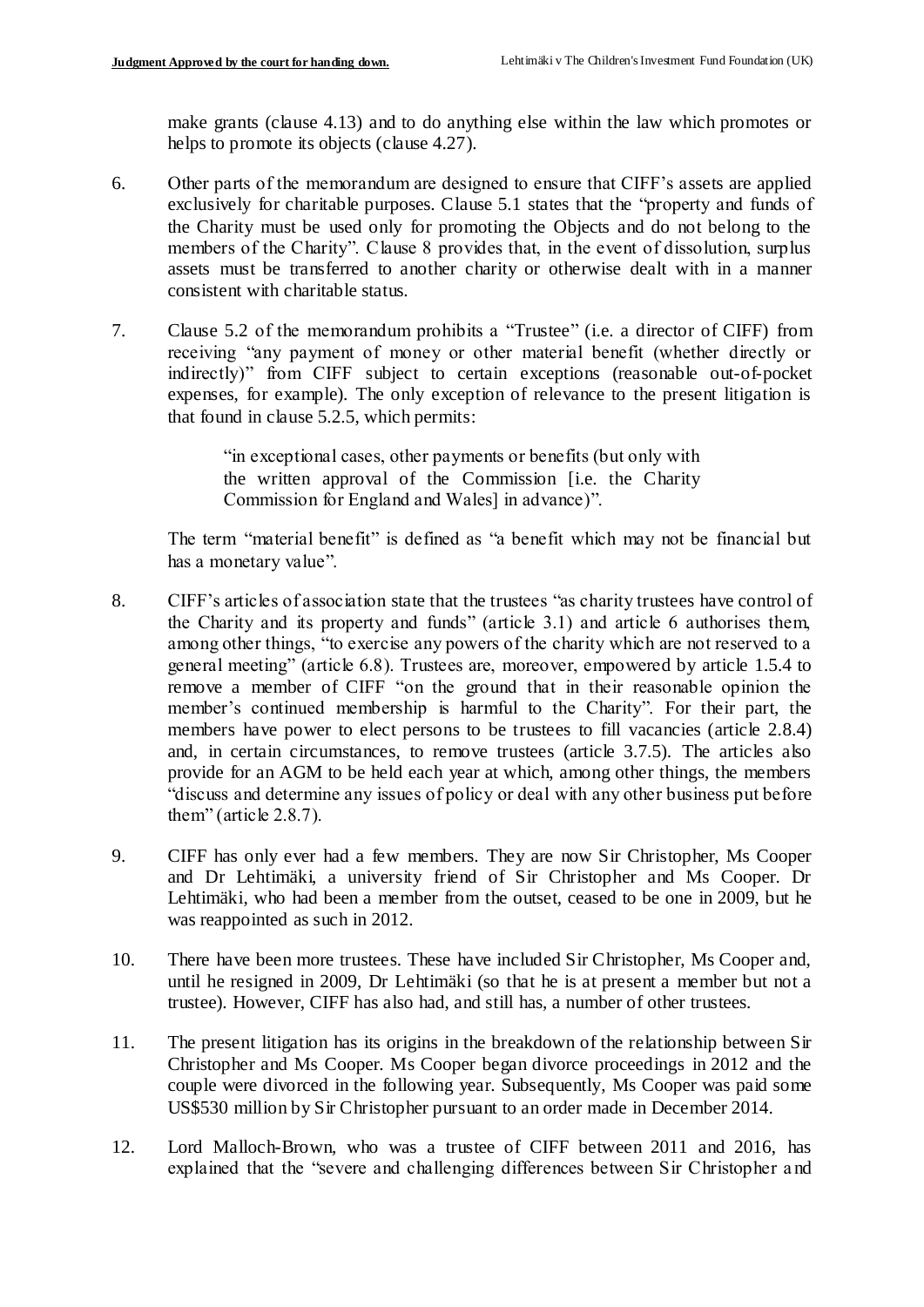Ms Cooper" gave rise to real difficulties in the management of CIFF. In April 2015, however, the various parties entered into agreements which it was hoped would resolve the problems. At the heart of what was agreed was a proposal for CIFF to make a grant of US\$360 million ("the Grant") to what became Big Win Philanthropy ("BWP"), a charity that Ms Cooper set up in mid-2015. Under the April agreements, CIFF, by a letter written on its behalf by Lord Malloch-Brown, agreed to make the Grant subject to approval from either the Charity Commission or the Court. For their part, Sir Christopher and Ms Cooper sent CIFF's board a "Letter of Intent" in their "capacity as Members and Trustees" reporting that "all outstanding matters and all conflicts have now been settled" and then stating:

"In a letter from [Ms Cooper's] solicitors to the trustees' solicitors dated 13 February 2015, [Ms Cooper] requested a grant from [CIFF] in an amount of \$500m for the purposes of enabling her to establish a new UK charitable foundation (the 'New Foundation'). In a letter from [the trustees' solicitors] to us dated 11 March 2015, the trustees responded to [Ms Cooper's] request by proposing a grant in the amount of \$360m (the 'Proposed Grant') to the New Foundation …. [Ms Cooper] now accepts that \$360m is the appropriate amount for the Proposed Grant from [CIFF] and [Sir Christopher] has agreed to support the application before the Board of [CIFF], and in the board's application for approval to the Charity Commission or any tribunal or court that may have jurisdiction. For the avoidance of doubt such support shall not require any active steps to be taken by [Sir Christopher] beyond confirming the same in writing in the form of Appendix 1 when required to do so ….

Because both of [Ms Cooper] and [Sir Christopher], as trustees of [CIFF], have a conflict of interest, neither will vote on the Proposed Grant.

After the Board's approval of the Proposed Grant … and its submission to the Charity Commission, [Ms Cooper] will forthwith recuse herself from all involvement with [CIFF], whether as a member, trustee or otherwise, save to pursue payment of the Proposed Grant through the Charity Commission, relevant tribunal or court, which recusal will remain in place pending her resignation as a trustee and member of [CIFF]. … [Sir Christopher] will take no steps, directly or indirectly, through a third party or otherwise, to indicate that he is in opposition to the Proposed Grant. [Ms Cooper] will resign as a trustee and member of [CIFF] with immediate and permanent effect on the determination in respect of the Proposed Grant by the Charity Commission / tribunal / court as the case may be, and for the avoidance of doubt, this will occur whether the Proposed Grant has been approved by such body or not."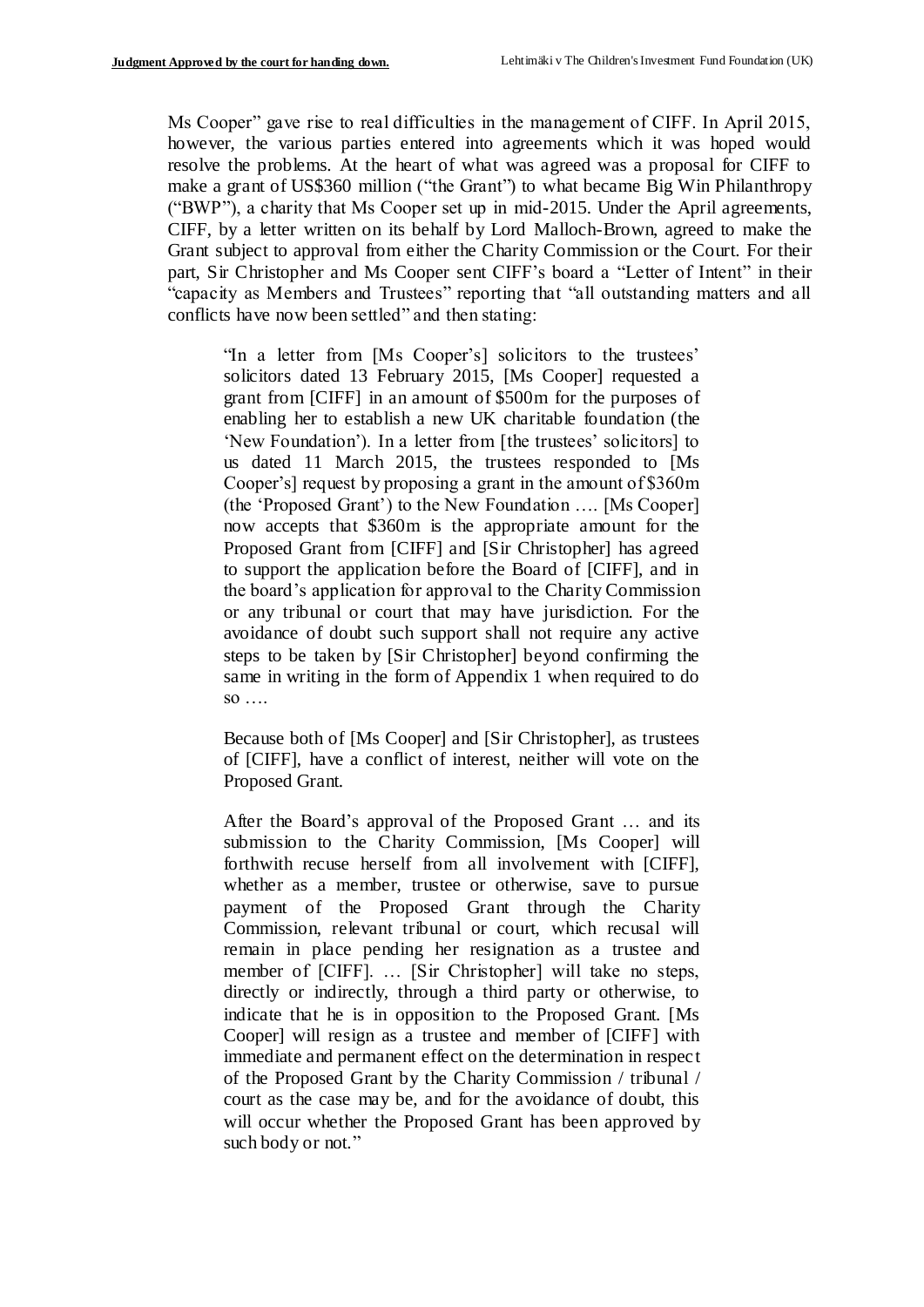13. The letter proceeded to refer to contributions of US\$40 million to the "New Foundation" (later BWP) to be made by Sir Christopher and Ms Cooper. In this respect, the letter said:

> "As soon as reasonably practicable after [Ms Cooper's] resignation as member and trustee of [CIFF], and regardless of the outcome of the Proposed Grant to the New Foundation, [Sir Christopher] shall arrange for the New Foundation to benefit from a further \$40m by reason of a contribution from monies which he or an entity he controls would otherwise be entitled to. As soon as reasonably practicable after the making of the Proposed Grant to the New Foundation (and only in the event the Proposed Grant is made) and after [Sir Christopher] arranges for the New Foundation to benefit from a further contribution of \$40m [Ms Cooper] shall also arrange for the New Foundation to benefit from a further \$40m by reason of a contribution from her personal funds or from monies which she or an entity she controls would otherwise be entitled to."

- 14. The April agreements were taken forward in July 2015 by a further series of documents. A company associated with Sir Christopher and Ms Cooper executed deeds of covenant in respect of the \$40 million gifts that they were to make to BWP (subject, in Ms Cooper's case, to the Grant being approved). Ms Cooper also executed a deed providing for her resignation as a member and trustee of CIFF. CIFF told BWP in a letter that it would make a grant to it of US\$360 million on condition that the Charity Commission or the Court approved. The Grant was "intended to establish an endowment fund for the Recipient … to enable it to generate income for the benefit of children and young persons in low-income countries around the world". It seems that the potential impact of section 217 of the Companies Act 2006 was not appreciated at this stage.
- 15. On 20 December 2016, a company associated with Sir Christopher paid BWP US\$40 million pursuant to the deed of covenant entered into in July 2015.
- 16. The present proceedings were issued by CIFF on 15 June 2016, the Charity Commission having authorised them under section 115 of the Charities Act 2011 on 7 June. In essence, CIFF sought Court approval of the Grant.
- 17. When the matter came before the Chancellor, he identified the following as the main issues (in paragraph 11 of his judgment):

"i) Is this a case in which the trustees seek the court's approval to a momentous decision they have, in their discretion, decided to take, or a case in which they have surrendered their discretion to the court?

ii) Would the Grant confer a material benefit, whether directly or indirectly, on Ms Cooper within the proper meaning of clause 5.2 of CIFF's Memorandum of Association, so as to require the written approval of the [Charity] Commission in advance?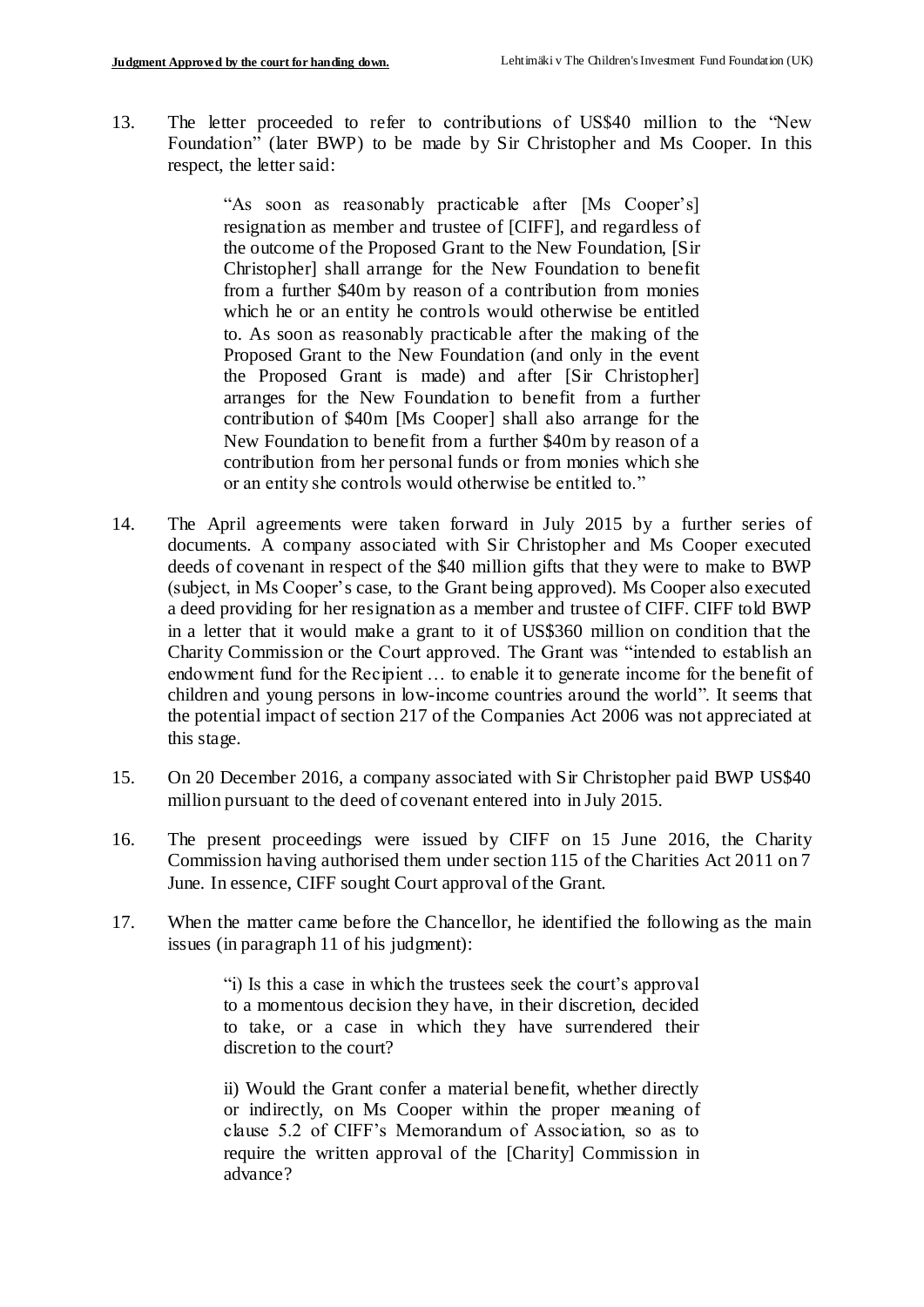iii) Would the Grant be a payment for loss of office within the meaning of section 215 of the Companies Act 2006 so as to require the approval of CIFF's members under section 217 of the Companies Act 2006, because it would be (a) consideration for or in connection with Ms Cooper's retirement from her office as a trustee of CIFF, and either (b) a payment to a person connected with Ms Cooper, or (c) a payment to any person at the direction of, or for the benefit of, Ms Cooper or a person connected with her?

iv) If the Grant does require the approval of CIFF's members under section 217, are either or both of Sir Christopher and Ms Cooper (a) deprived of the right to vote because they owe fiduciary duties as members of CIFF and have a conflict of interest, (b) contractually deprived of the right to vote, and/or (c) contractually or otherwise obliged to vote in a particular way?

v) In any event, if the court approves the making of the Grant, does that abrogate the need for either (a) the Commission's written approval either under clause 5.2.5 of CIFF's Memorandum of Association and/or under section 201 of the Charities Act 2011, or (b) a members' resolution under section 217 of the Companies Act 2006?

vi) What factors should the court take into account in deciding whether to approve the making of the Grant, and in particular what weight should the court attach to the risk of tax being payable on the making of it?

vii) Should the court approve the making of the Grant?"

- 18. It will be seen that these issues referred to sections 215 and 217 of the Companies Act 2006. Those provisions are concerned with payments for loss of office. Section 215 defines "payment for loss of office" to include a payment to a director or past director of a company "as consideration for or in connection with his retirement from his office as director of the company" (section  $215(1)(c)$ ) and states that, for the purposes of sections 217 to 221, "payment to a person connected with a director … is treated as payment to the director" (section 215(3)(a)). Section 217(1) provides that a company "may not make a payment for loss of office to a director of the company unless the payment has been approved by a resolution of the members of the company".
- 19. Section 217 of the Companies Act 2006 is referred to in section 201 of the Charities Act 2011. The latter provision, headed "Consent of Commission required for approval etc. by members of charitable companies", says this:

"(1) In the case of a charitable company, each of the following is ineffective without the prior written consent of the Commission—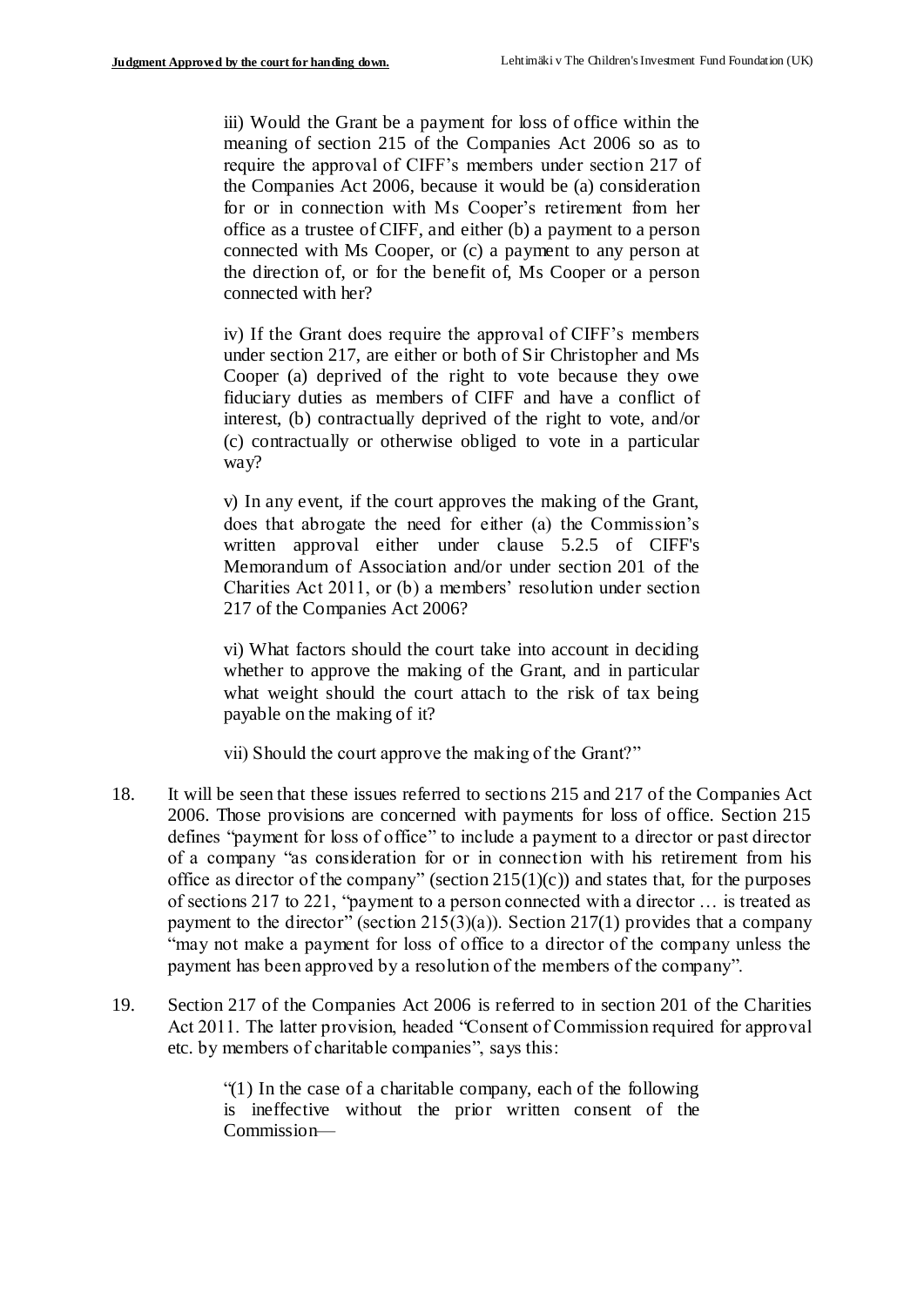(a) any approval given by the members of the company under any provision of Chapter 4 of Part 10 of the Companies Act 2006 (transactions with directors requiring approval by members) listed in subsection (2) ...

(2) The provisions of the 2006 Act are—

…

(f) section 217 (payments to directors for loss of office) …."

20. The Chancellor summarised his conclusions as follows (in paragraph 157 of his judgment):

> "i) This is a case in which the trustees of CIFF have, in the circumstances that have occurred, surrendered to the court their discretion in relation to the making of the Grant.

> ii) The making of the Grant would confer a material benefit on Ms Cooper within the proper meaning of clause 5.2 of the Memorandum, so as to require the written approval of the Commission in advance.

> iii) The making of the Grant will be a payment for loss of office within the meaning of section 215 of the Companies Act 2006 so as to require the approval of CIFF's members under section 217 of the Companies Act 2006, because it would be a payment made as consideration for and in connection with Ms Cooper's retirement from her office as a trustee of CIFF, and a payment to BWP, a person connected with Ms Cooper.

> iv) Sir Christopher and Ms Cooper are deprived of the right to vote on a section 217 resolution as to the making of the Grant because they are contractually obliged not to do so.

> v) The Grant is and will be in the best interests of CIFF primarily because it would be inappropriate to allow any of these parties to renege on the April and July agreements unless there were strong reasons requiring the court to do so in the interests of CIFF and charity. No such reasons exist. The April and July agreements will allow a further US\$40 million to be secured for charitable purposes, and will allow Ms Cooper to devote her considerable talents to a charity with increased assets. The making of the Grant will bring a conclusion to this dispute and the governance problems that it has created for CIFF, and will avoid further legal and other expenses being incurred, and allow the protagonists to return to devoting their efforts and talents to charity.

> vi) Subject to the consent of the Commission under section 201 of the Charities Act 2011 and under clause 5.2 of the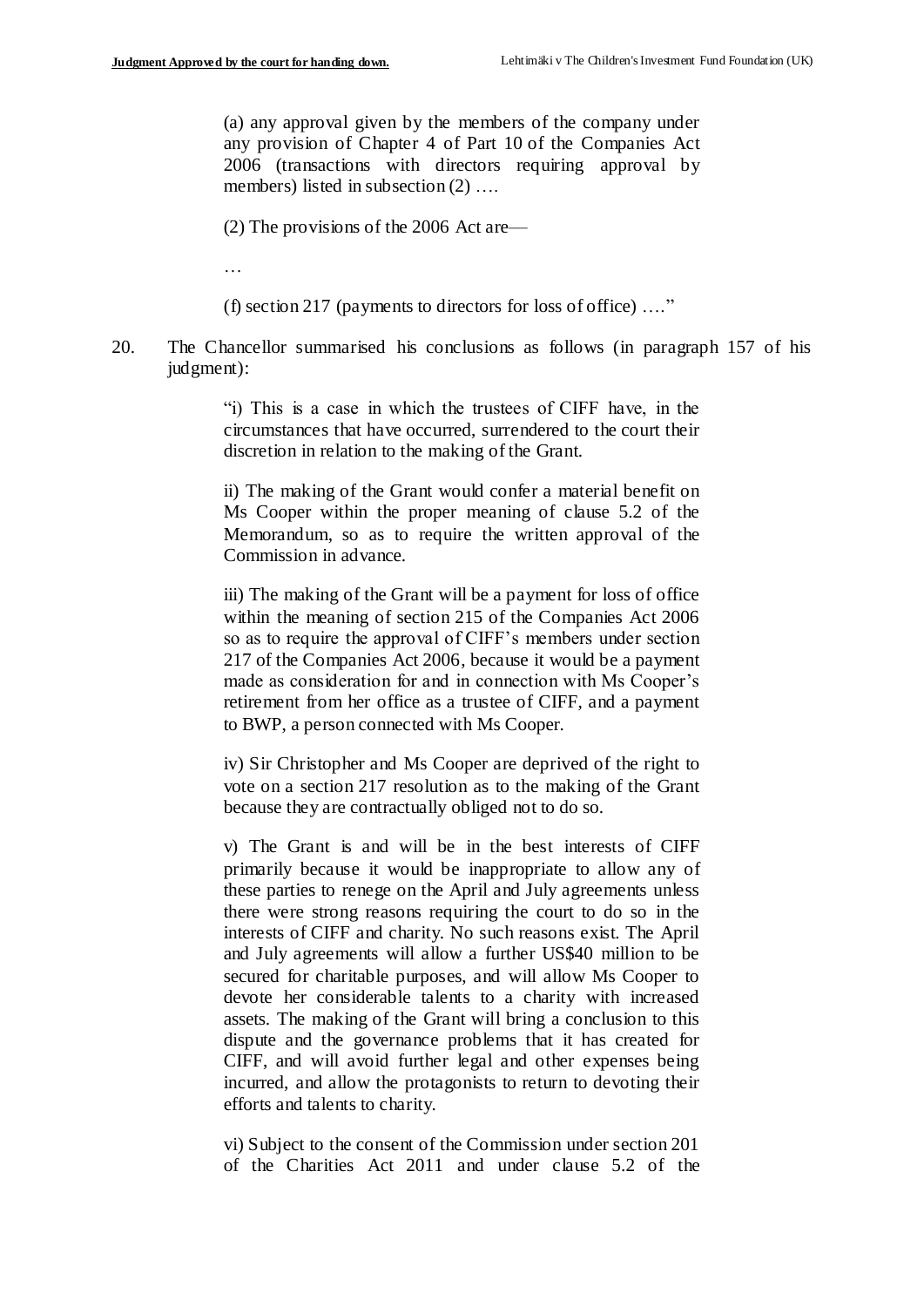Memorandum, the making of the Grant must be approved by the members of CIFF, of whom only Dr Lehtimaki is entitled to vote. Dr Lehtimaki will be directed by the court to vote in favour of any resolution of the members of CIFF approving the Grant under section 217 of the Companies Act 2006."

21. As regards paragraph  $20(v)$  above, the Chancellor said this:

"128 I would like also to record that I have not found the decision with which the court is faced an entirely straightforward one. Whilst pragmatically making the Grant would be more likely to resolve CIFF's managerial issues than not making it, it is not entirely clear why disposing of assets of US\$360 million should be regarded as being in the best interests of CIFF. That said, I have resolved, perhaps counterintuitively, that in the unique circumstances of what is an extremely unusual case, making the Grant is and will be in the best interests of CIFF. My main, but not my only, reasons for reaching this decision can be briefly summarised as follows:-

i) The April and July agreements were entered into in good faith by Sir Christopher and Ms Cooper and by the independent trustees of CIFF. It would be inappropriate to allow any of these parties to renege on such a deal unless there were strong reasons requiring the court to do so in the interests of CIFF and charity. I deprecate Sir Christopher's implicit submission that, because as part of the deal Ms Cooper had already resigned as a trustee, the court should seek to take advantage of that situation by refusing the Grant on the basis that the governance problems were anyway resolved. I acknowledge, of course, that trustees and the court may be forced to take tough decisions, but I am not sure that much has changed as to the pros and cons of the Grant in the time that has elapsed since April 2015.

ii) The April and July agreements, if carried into effect, will allow a further US\$40 million to be secured for charitable purposes, and will enhance the value of the assets that will benefit from Ms Cooper's considerable talents as a charity manager in this field.

iii) The making of the Grant will, in fact, if this judgment is carried out, bring a conclusion to this incredibly hostile dispute and the governance problems that it has created for CIFF. It may be hoped that it will avoid further legal and other expenses being incurred, and equally importantly, allow the protagonists to return to devoting their efforts and talents to the charities they have founded and to which they have so much to offer. It may be that there will be some additional costs incurred as a result of the grant being made as Dr Lehtimaki suggests, but I doubt they come anywhere near equating with the costs and disruptive effect of further litigation.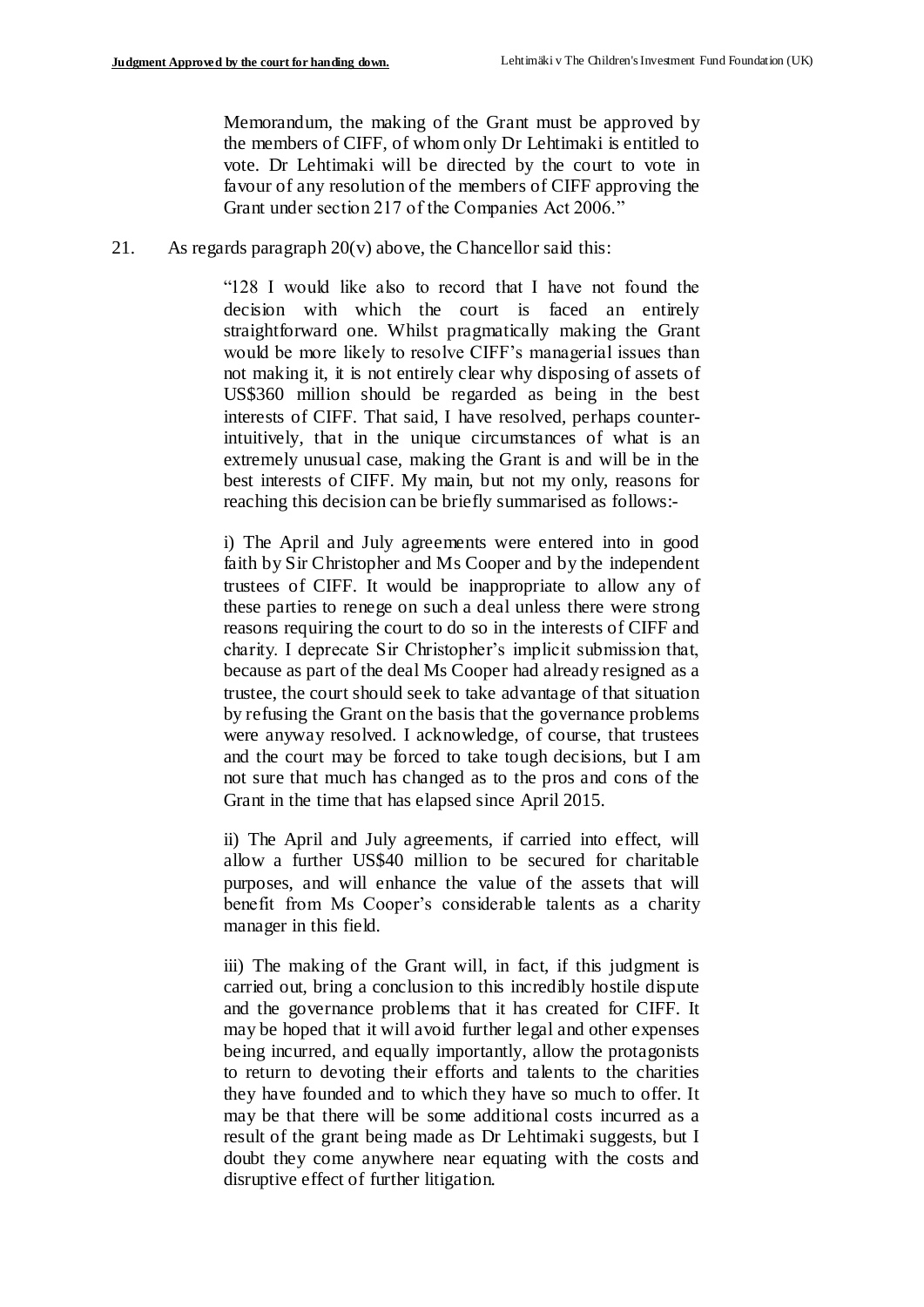129 In stating these as my main reasons, I have taken into account the entirely compliant structure and objects of BWP and the likelihood that the Grant will be well and responsibly used for the benefit of charity if it is made.

130 I have considered the negative features of making the Grant, but do not consider that they outweigh the massive advantages of the factors I have mentioned. I acknowledge the unprecedented nature of the Grant for CIFF and also for charity generally, and the supposedly bad precedent that it sets. But it seems to me that exceptional situations demand exceptional solutions. I have had, in the course of this case, no basis to question the independence of mind of the independent trustees that reached the original decision to allow the Grant to go forward. I respect their good faith in adopting the solution that the Grant provides. I have also paid very careful attention to the independent submissions of the Attorney General supporting the Grant. It is his sole duty in this regard to protect the interests of charity. In my judgment, his approach in this case was entirely correct and appropriate. I do not accept that the making of the Grant will give rise to reputational damage for either CIFF or the charitable sector more broadly. It will draw a line under an unfortunate dispute."

22. There is no challenge to the Chancellor's conclusions in paragraph  $20(i)-(v)$ . The focus of the appeal is exclusively on paragraph  $20(vi)$ . So far as that sub-paragraph is concerned, the Chancellor concluded that members of CIFF "owe fiduciary duties to act in the best interests of CIFF and not to act under a conflict of interest in considering a section 217 resolution", observing, among other things, that it would be "contrary to the whole regime established by the increasingly prescriptive legislative regime reflected in the Charities Act 2011 if the member of a company such as CIFF could vote in his own interests or in a manner detrimental to the charitable objects of the company" (see paragraphs 137 and 145 of the judgment). Going on, the Chancellor said this:

> "154 Leaving pragmatic grounds aside, the legal basis for my decision is, in my judgment, to be found in the particular circumstances of this case. Here, both the Commission and the trustees of CIFF have decided that their discretion to approve the Grant should be exercised by the court. That discretion has now been exercised. The discretion so exercised binds the charity and the charitable company, CIFF. Its management is only divided between trustees and members for specific purposes. Here the trustees of CIFF bound CIFF in relinquishing their discretion to the court, and the court order will bind CIFF in deciding that the Grant should be made. That means that, whilst the members must pass a resolution under section 217 to approve the Grant, it is not in this case open to any member of CIFF to vote against that resolution, once the court and the Commission have approved the Grant. The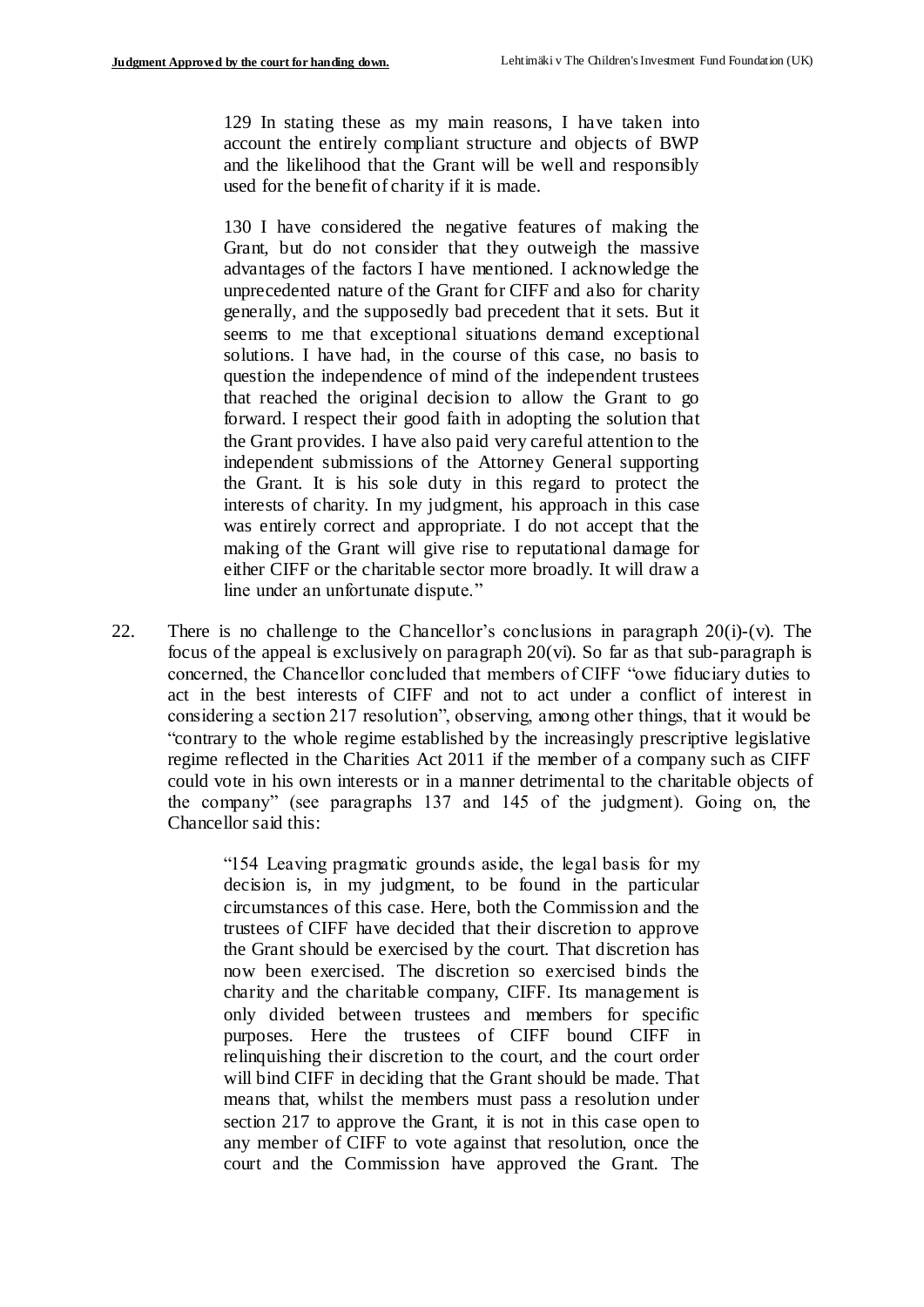member does not have a free vote in this case because he is bound by the fiduciary duties I have described and is subject to the court's inherent jurisdiction over the administration of charities. When the court has decided what is expressly in the best interests of a charity, a member would not be acting in the best interests of that charity if he gainsaid that decision. It is not a case of evaluating where on any scale the court's approval is located. The court has approved the Grant as being in the best interests of CIFF and charity in the exercise of its discretion and its decision must be respected. Moreover, the Commission has expressly approved the application to the court for an order under paragraph 10.2.7 of the Claim Form for '[s]uch ... directions to the … Defendants or any of them, as the court shall think fit for the purpose of procuring (subject to the consent of the Charity Commission under s.201 Charities Act 2011) the passing of a resolution approving the payment of the Grant by the members of [CIFF] so as to satisfy the requirements of s.217 and/or s.218 Companies Act 2006 in relation to such payment'. The Commission, therefore, contemplated that the court might make directions aimed at procuring the passing of any necessary section 217 resolution. For these reasons, I would propose to make such an order directing Dr Lehtimaki to vote in favour of the resolution to approve the Grant.

155 I should not leave this aspect of the matter without emphasising the specific nature of the decision I have reached, and the exceptional character of this case. I have looked at numerous charities' cases over three centuries and the present position has not arisen before. It may never arise again. The position might be different if there were numerous independent members of the company, or if the trustees of CIFF had not relinquished their discretion to the court. But here, the Commission and CIFF asked the court to decide and it has done so. The court is not overriding the provisions of the Companies Act 2006. It is simply determining that in the circumstances of this case, the interests of CIFF and of charity demand that the Grant is approved. For that reason, the only remaining voting member of CIFF must be directed to approve it, otherwise the essential interests of charity which the court is there to protect would be put at risk."

- 23. It is also to be noted that the Chancellor explained:
	- i) In paragraph 135 of his judgment, that he was:

"not saying that no reasonable trustee or fiduciary could disagree with my view, nor could I bearing in mind the way the matter was argued; nor, for the avoidance of doubt, am I saying that anyone who disagreed with my view would automatically be acting in bad faith"; and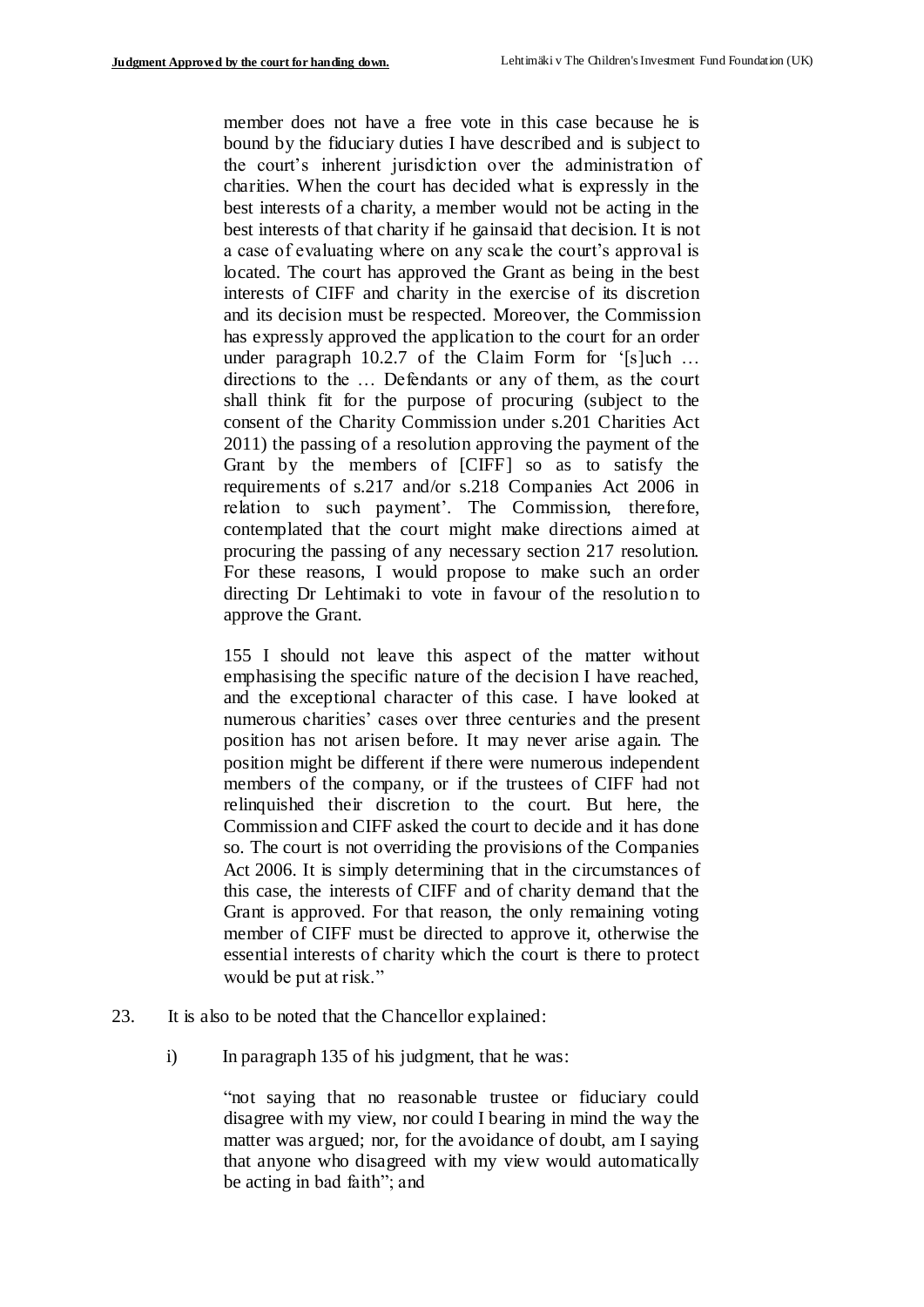ii) In paragraph 150 of his judgment, that he took the view that the Charity Commission "should be given its statutory opportunity in the light of this judgment to consider whether to approve the making of a members' resolution under section 217 of the Companies Act".

#### **The parties' positions in outline**

- 24. Mr Guy Morpuss QC, who appeared for Dr Lehtimäki, submitted that the Chancellor had no jurisdiction to direct his client to vote in favour of a resolution to approve the Grant. According to Mr Morpuss, CIFF's members are not fiduciaries, but the Court would not be entitled to intervene even if they were. Dr Lehtimäki, Mr Morpuss said, has had a role assigned to him by section 217 of the Companies Act 2006, and the Court could interfere with his exercise of his discretion only if he were acting in breach of duty, which he is not. Mr Robert Ham QC, who appeared for Sir Christopher, agreed.
- 25. In contrast, Lord Pannick QC, who appeared for Ms Cooper with Mr Simon Taube QC and Mr Edward Cumming QC, supported the Chancellor's decision, as did Mr Mark Mullen, who appeared for the Attorney General. Lord Pannick and Mr Mullen each submitted that the Chancellor was right to conclude that Dr Lehtimäki owed fiduciary duties. The leitmotiv of Lord Pannick's submissions was, however, that the Court has an inherent jurisdiction to supervise, control, and give directions for the regulation of the administration of a charity, where the Court considers this expedient. Lord Pannick maintained that Dr Lehtimäki is subject to this jurisdiction whether or not he is to be regarded as a fiduciary. The Chancellor was, in the circumstances, so Lord Pannick said, entitled to order Dr Lehtimäki to approve the Grant so as to prevent him from frustrating the Chancellor's (unappealed) determination that it is in the best interests of CIFF.
- 26. Mr Morpuss suggested that four ingredients can be extracted from paragraph 154 of the judgment, in which the Chancellor explained the legal basis for his decision. One is that "the trustees of CIFF bound CIFF in relinquishing their discretion to the court". A second is that the Charity Commission "contemplated that the court might make directions aimed at procuring the passing of any necessary section 217 resolution". The third and fourth are encapsulated in the sentence, "The member does not have a free vote in this case because he is bound by the fiduciary duties I have described and is subject to the court's inherent jurisdiction over the administration of charities": in other words, the Chancellor was relying on (a) the fact (as he saw it) that members of CIFF have fiduciary obligations and (b) the Court's inherent jurisdiction over charities.
- 27. The battleground before us was on these last points. We did not understand either Lord Pannick or Mr Mullen to contend that the Court could direct Dr Lehtimäki how to vote merely because the Charity Commission envisaged that directions might be given in relation to a section 217 resolution or because there had been a surrender of discretion. They were, moreover, right not to advance such submissions. The fact that the Charity Commission contemplated the possibility of directions in connection with a section 217 resolution cannot have served to confer on the Court a power to override Dr Lehtimäki that it did not otherwise have. Further, CIFF's trustees had surrendered *their* discretion to the Court, but had, as we see it, no power to surrender any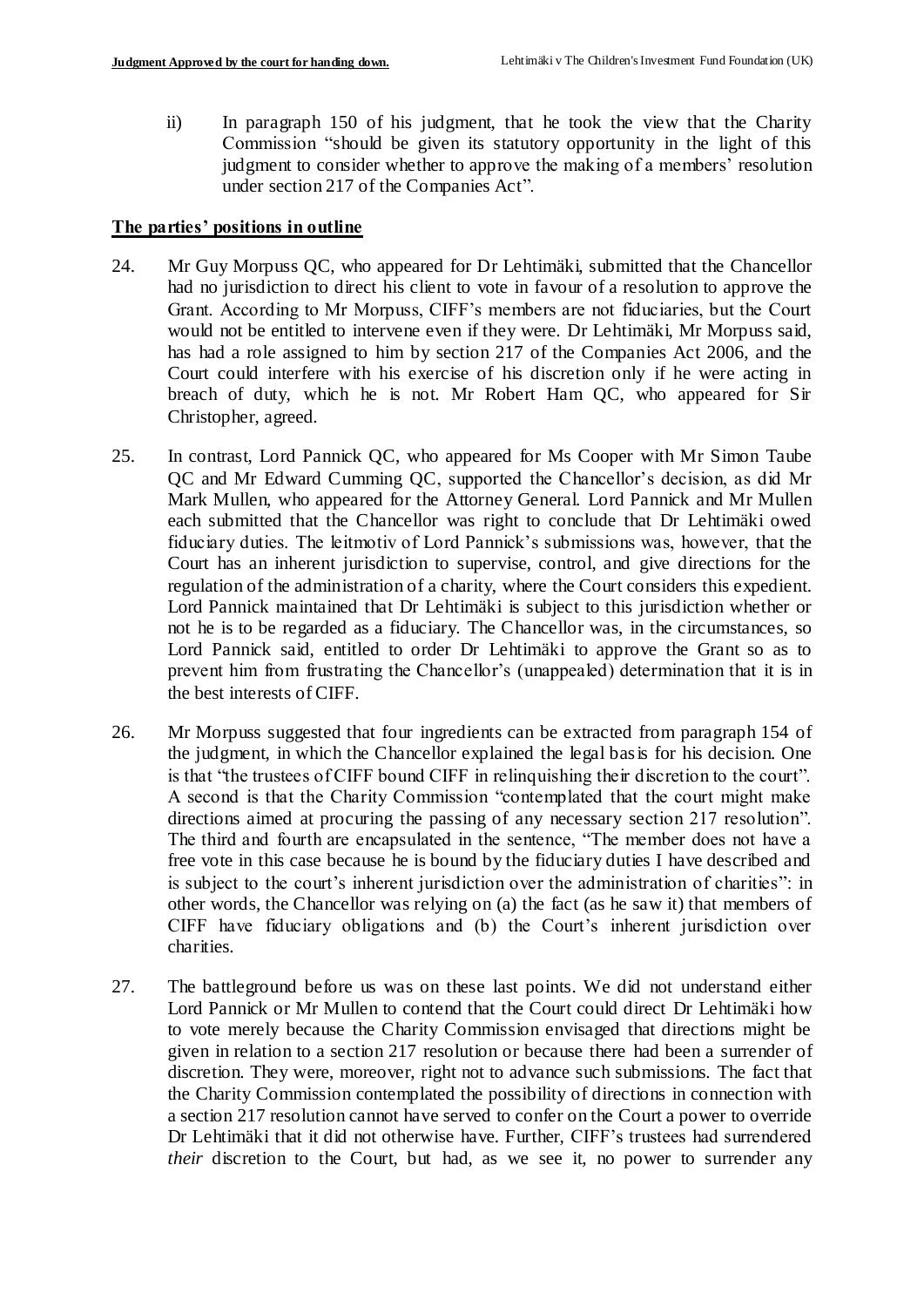discretion that Dr Lehtimäki enjoyed, and Dr Lehtimäki himself has been very clear that he is not surrendering any discretion.

- 28. In the circumstances, the issues we need to address are these:
	- i) Is Dr Lehtimäki subject to any (and, if so, what) fiduciary duties ("the Fiduciary Duties Issue")?
	- ii) Is the Court's inherent jurisdiction in relation to charities extensive enough to allow it to order a member to exercise a discretion in a particular way regardless of whether there is evidence of breach of duty on the part of the member ("the Inherent Jurisdiction Issue")?
	- iii) In the light of the answers to the previous questions, was the Chancellor entitled, on the facts of the present case, to direct Dr Lehtimäki to vote for a resolution under section 217 of the Companies Act 2006 approving the payment of the Grant ("the Present Case Issue")?
- 29. We shall take these points in turn, but should first note that, while helpfully drawing the Court's attention to certain matters, Mr William Henderson, who appeared for CIFF, sensibly did not advance substantive submissions.

### **The Fiduciary Duties Issue**

- 30. As a general rule, the directors of a company are subject to fiduciary duties but its shareholders are not. Although the case law contains statements to the effect that members of a company must exercise their votes "bona fide for the benefit of the company as a whole" (stemming, it seems, from *Allen v Gold Reefs of West Africa Ltd*  [1900] 1 Ch 656, at 671), it has also been "repeatedly laid down that votes are proprietary rights, like other incidents of shares, which the holder may exercise in his or her own selfish interests even if these are opposed to those of the company" (Gower's Principles of Modern Company Law,  $10^{\text{th}}$  ed., at paragraph 19-4). As Dixon J observed in *Peters' American Delicacy Co Ltd v Heath* (1939) 61 CLR 457, the shareholders of a company "are not trustees for one another, and unlike directors, they occupy no fiduciary position and are under no fiduciary duties". "They vote", Dixon J continued, "in respect of their shares, which are property, and the right to vote is attached to the share itself as an incident of property to be enjoyed and exercised for the owner's personal advantage".
- 31. Mr Morpuss argued that, in this respect, the members of a charitable company limited by guarantee are in no different position. Far from having fiduciary obligations, Mr Morpuss said, they are entitled to vote in their own interests, without regard to the interests of the charity.
- 32. Mr Morpuss sought support for his submissions in passages from textbooks on charity law (Picarda, "The Law and Practice Relating to Charities", 4<sup>th</sup> ed., at 287, and Tudor on Charities,  $10^{th}$  ed., at paragraphs 17-003 to 17-005). He also referred us to the highly influential work by Finn J (as he was later to become), "Fiduciary Obligations", dating from 1977. Finn J observed (in paragraph 13 of "Fiduciary Obligations") that those recognised as fiduciaries "possess certain common characteristics":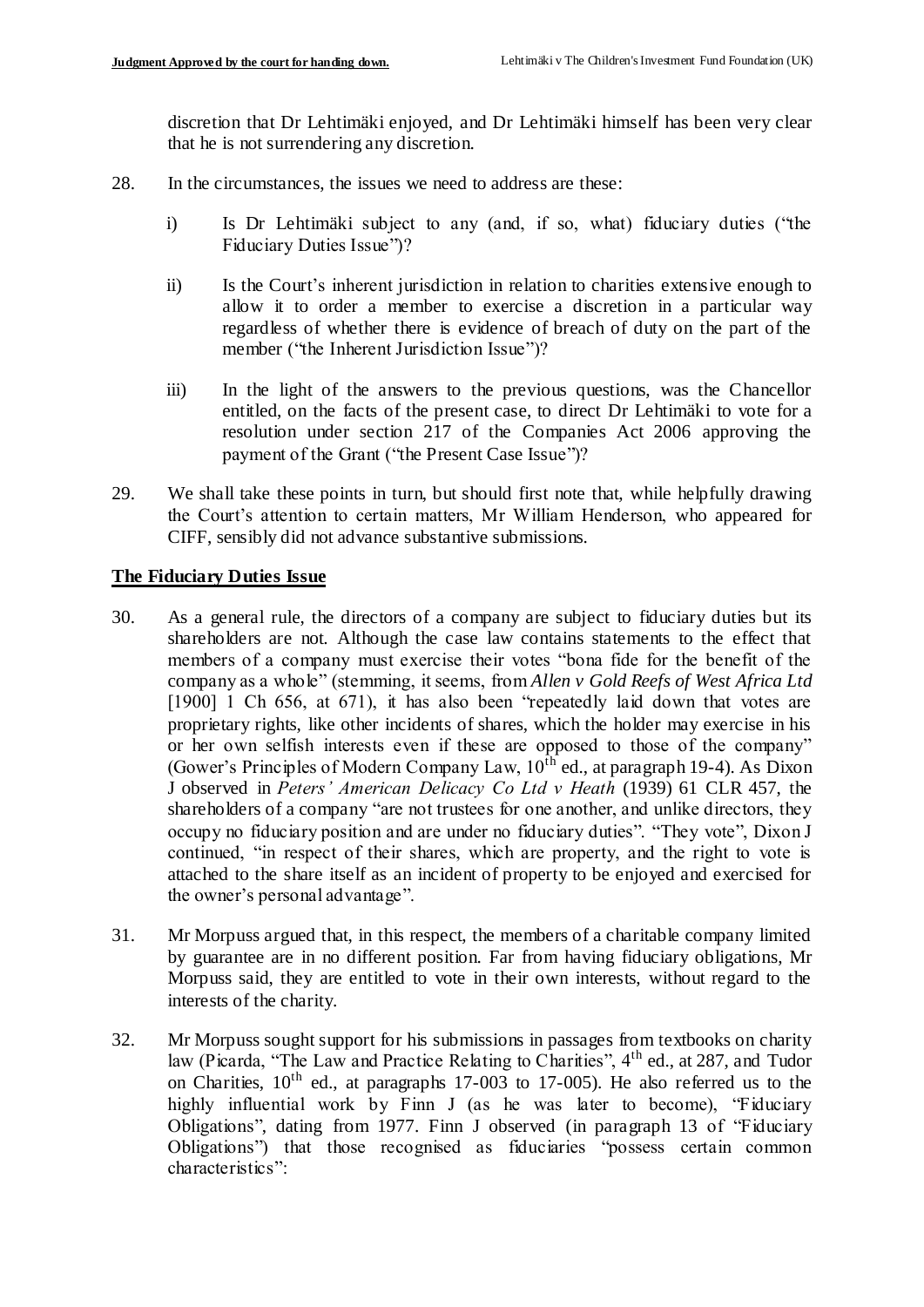"First, the position held by each of them exists, not for his own, but for another's benefit – in the case of the director, for example, for the company; in the case of the trustee in bankruptcy, for the creditors. Secondly, the duties imposed on, and the powers exercised by, each have a source *other than* in an agreement between him and the person(s) for whose benefit he is required to act – with the receiver, for example, they stem from the order of the court; with the executor, from the will, legislation and the general law. Thirdly, as a general rule, each alone is ultimately responsible for determining how those duties are to be discharged, how those powers are to be exercised."

In the present case, Mr Morpuss submitted, none of these characteristics exists. That there is no general obligation on members of a charitable company to act in the interests of the charity rather than his own is confirmed, Mr Morpuss suggested, by the fact that the Charity Commission recognises that people sometimes become members of a charity with a view to "tangible benefits, for example reduced admission fees to historical sites or particular areas" and "many members are involved primarily in order to gain access to information" (see "RS7 - Membership Charities", at 17). With regard to the second characteristic, Mr Morpuss contended that the relationship between a charitable company and its members "is not imposed upon the charity", but is "one created by the charity itself, and regulated by the charity's own rules and constitution". As for the final (and "decisive" – see paragraph 25 of "Fiduciary Obligations") characteristic, members have, Mr Morpuss observed, very limited powers, and the Charity Commission is always there in the background, with the consequence that "[n]one of the members' rights can freely be exercised so as to necessitate the intervention of Equity".

- 33. To illustrate the problems to which an imposition of fiduciary duties would give rise, Mr Morpuss cited the National Trust. It would, he said, be impossible to police fiduciary obligations owed by the very large number of members of such an organisation. Further, members would be unable to vote if, say, a resolution were proposed to remove the right to free parking at National Trust properties.
- 34. Mr Morpuss also drew a comparison with section 220 of the Charities Act 2011 (by which Parliament expressly stipulated that each member of a charitable incorporated organisation (or "CIO") "must exercise the powers that the member has in that capacity in the way that the member decides, in good faith, would be most likely to further the purposes of the CIO") and relied on *Bolton v Madden* (1873-74) LR 9 QB 55. That case concerned a charity whose objects were selected by its subscribers. It was agreed between the parties, who were both subscribers, that the plaintiff would vote for an object favoured by the defendant, who, in return, would vote at the next election for an object favoured by the plaintiff. The defendant having failed to fulfil his promise, a question was raised as to whether it was enforceable. The Court of Queen's Bench held that it was. Blackburn J, giving the judgment of the Court, said:

"The argument for the defendant was that the subscriber to a charity is under an obligation to give his votes for the best object, and that the plaintiff, if he gave his votes at the first election to what he thought the best candidate, incurred neither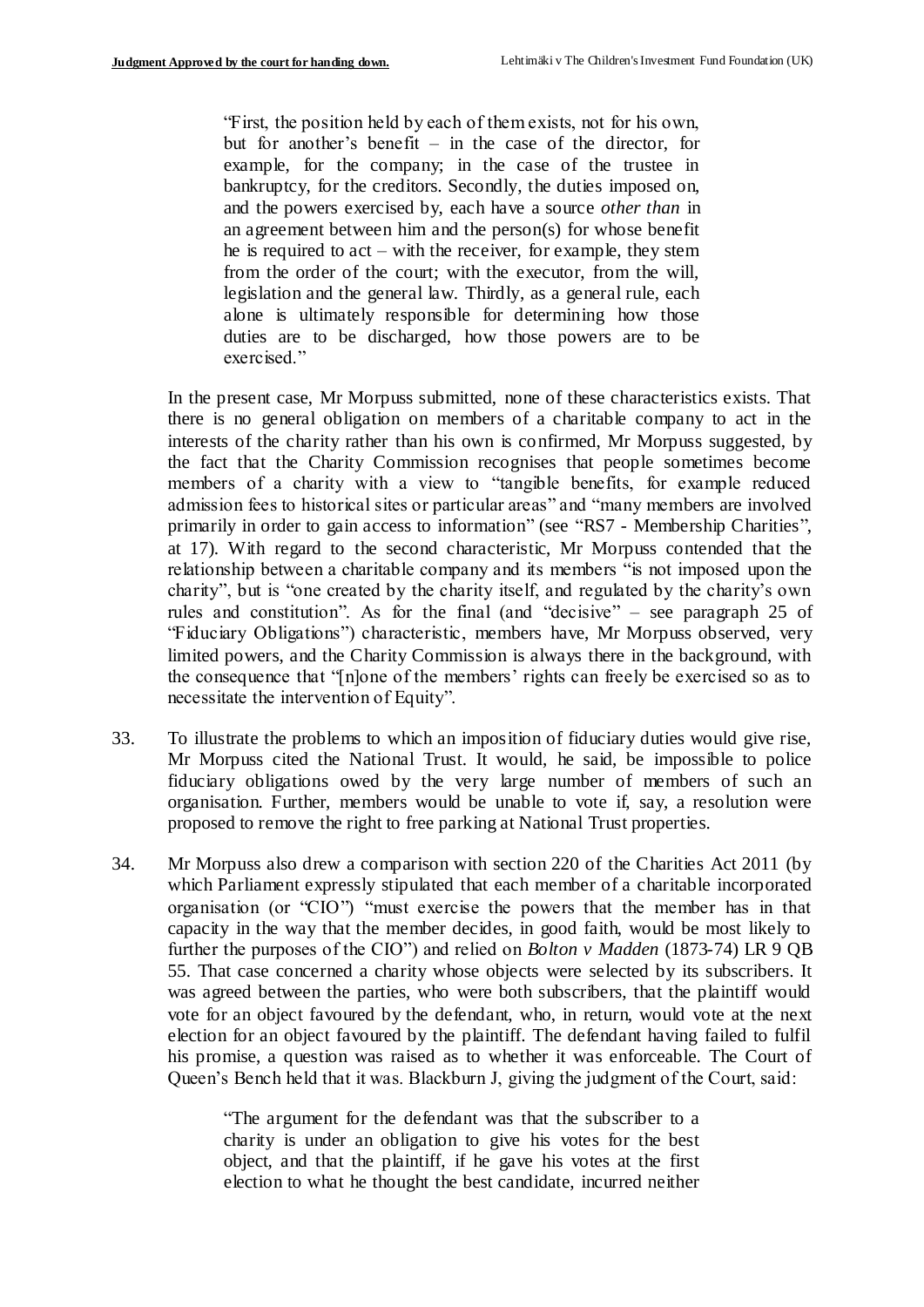trouble nor prejudice, so that there was in that point of view no consideration; and if he gave his votes to the candidate whom he did not think the best, the whole agreement was void as against public policy.

But though some of us, at least, much disapprove of this kind of traffic, we can find no legal principle to justify us in holding that the subscriber to a charity may not give his votes as he pleases, answering only to his own conscience and reputation for the way he exercises his power."

- 35. For his part, Mr Ham said that, unlike its directors, CIFF's members "sit outside the company". He also invoked the principle that "a power can be exercised only for the purpose for which it is conferred, and not for any extraneous or ulterior purpose" (to quote from Millett J's judgment in *In re Courage Group's Pension Schemes* [1987] 1 WLR 495, at 505), manifested in the trust context in the "fraud on a power" doctrine. This means, Mr Ham said, that any exercise of his voting rights by a member of a charitable company for an improper purpose (e.g. to obtain a personal benefit for himself from the charity) would be invalid irrespective of whether he is a fid uciary. There can therefore, Mr Ham suggested, be no question of needing to recognise fiduciary duties to prevent such conduct.
- 36. On the other hand, membership of a charitable company limited by guarantee is very different from ownership of shares in a non-charitable company. A company cannot be charitable without being "established for charitable purposes only" (see section 1(1) of the Charities Act 2011). Its assets will be devoted exclusively to charitable purposes, not the private interests of its members. While, therefore, a share is property and the right to vote attached to it "an incident of property to be enjoyed and exercised for the owner's personal advantage", membership of a charitable company confers no proprietary rights. It brings with it, not property, but functions in connection with assets appropriated to charity in which the member has no personal stake. In the particular case of CIFF, the point is reinforced by the provisions mentioned in paragraph 6 above (stipulating, for example, that "property and funds of the Charity must be used only for promoting the Objects and do not belong to the members of the Charity").
- 37. Turning to the "common characteristics" that Finn J identified in "Fiduciary Obligations", the arguments for saying that a member of CIFF lacks them do not appear to us to be compelling. In the first place, there is, as it seems to us, a very strong case for considering such membership to exist for the benefit of the charity, not the member. After all, as we have already said, CIFF is "established for charitable purposes only" and its assets "must be used only for promoting the Objects and do not belong to the members". Secondly, while the provisions of a company's constitution "bind the company and its members to the same extent as if there were covenants on the part of the company and of each member to observe those provisions" (section 33(1) of the Companies Act 2006), "the articles of association of a company differ very considerably from a normal contract" (per Dillon LJ in *Bratton Seymour Service Co Ltd v Oxborough* [1992] BCLC 693, at 696) and they derive their binding force "not from a bargain struck between parties but from the terms of the statute" (per Steyn LJ in the *Bratton Seymour* case, at 698). Moreover, the powers and duties of members of a charitable company, like those of its directors, will depend on the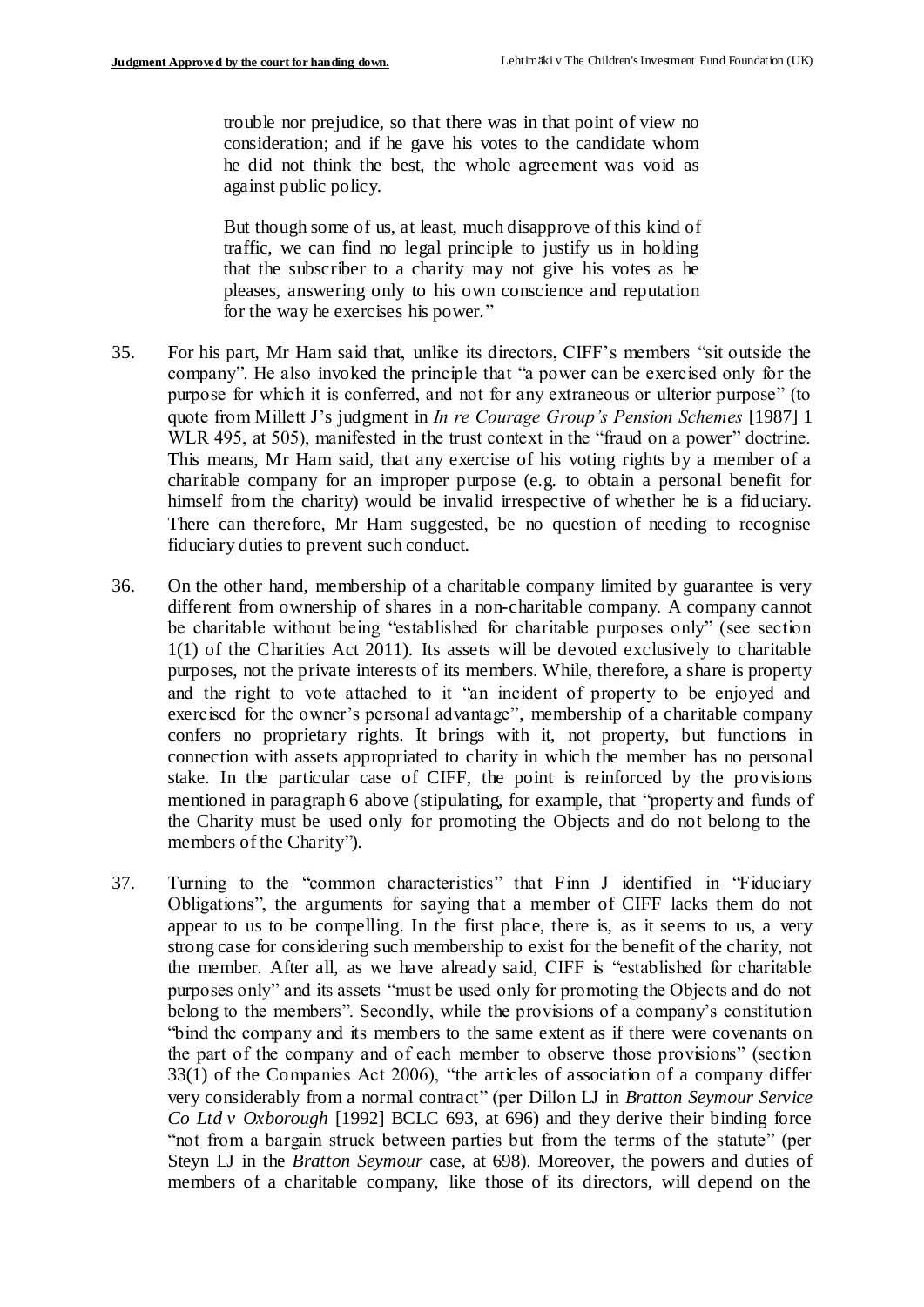general law as well as the memorandum and articles. Thirdly, we do not see why the limited extent of members' powers or the fact that a regulator such as the Charity Commission can potentially intervene in certain circumstances should be taken to mean that they do not have sufficient responsibility for determining how their powers are exercised. The focus must be on the extent to which they are constrained in the powers that they *do* have, and they are less obviously exposed to Charity Commission supervision than directors, who are undoubtedly fiduciaries.

38. It is also to be noted that Finn J said this on the subject of "who is a 'fiduciary'" in *Grimaldi v Chameleon Mining NL (No 2)* [2012] FCAFC 6 as a member of the Federal Court of Australia (at paragraph 177):

> "while there is no generally agreed and unexceptionable definition, the following description suffices for present purposes: a person will be in a fiduciary relationship with another when and insofar as that person has undertaken to perform such a function for, or has assumed such a responsibility to, another as would thereby reasonably entitle that other to expect that he or she will act in that other's interest to the exclusion of his or her own or a third party's interest".

Writing extra-judicially, Finn J drew attention to the relevance of asking "for what purpose one party has acquired rights, powers and duties in the relationship: to promote his own interests, the joint interest, or the interests of the other party alone", noting that the latter two indicate a fiduciary relationship (see "The Fiduciary Principle", in "Equity, Fiduciaries and Trusts", ed. T.G. Youdan, 1989).

- 39. In the present case, a member of CIFF can, we think, be said to assume by his membership "a responsibility to [CIFF] as would thereby reasonably entitle [CIFF] to expect that he or she will act in [CIFF's] interest to the exclusion of his or her own or a third party's interest" and to acquire powers "to promote … the interests of [CIFF] alone".
- 40. Several cases dealing with the status of power-holders in private trusts also, as it seems to us, lend at least a degree of support to the proposition that members of CIFF have fiduciary duties. The earliest such case to which we were referred is *Re Skeats' Settlement* (1889) 42 Ch D 522. That case concerned a marriage settlement which empowered the husband and wife to appoint any "other" person to be a trustee or trustees. They purported to appoint the husband and another person as trustees, but the appointment was held invalid, in part on the basis that the power had a "fiduc iary character". Kay J said (at 526):

"The ordinary power of appointing new trustees, under a settlement such as this is, of course imposes upon the person who has the power of appointment the duty of selecting honest and good persons who can be trusted with the very difficult, onerous, and often delicate duties which trustees have to perform. He is bound to select to the best of his ability the best people he can find for the purpose. Is that power of selection a fiduciary power or not? I will try it in this way, which I offered as a test in the course of the argument. Suppose, as happens not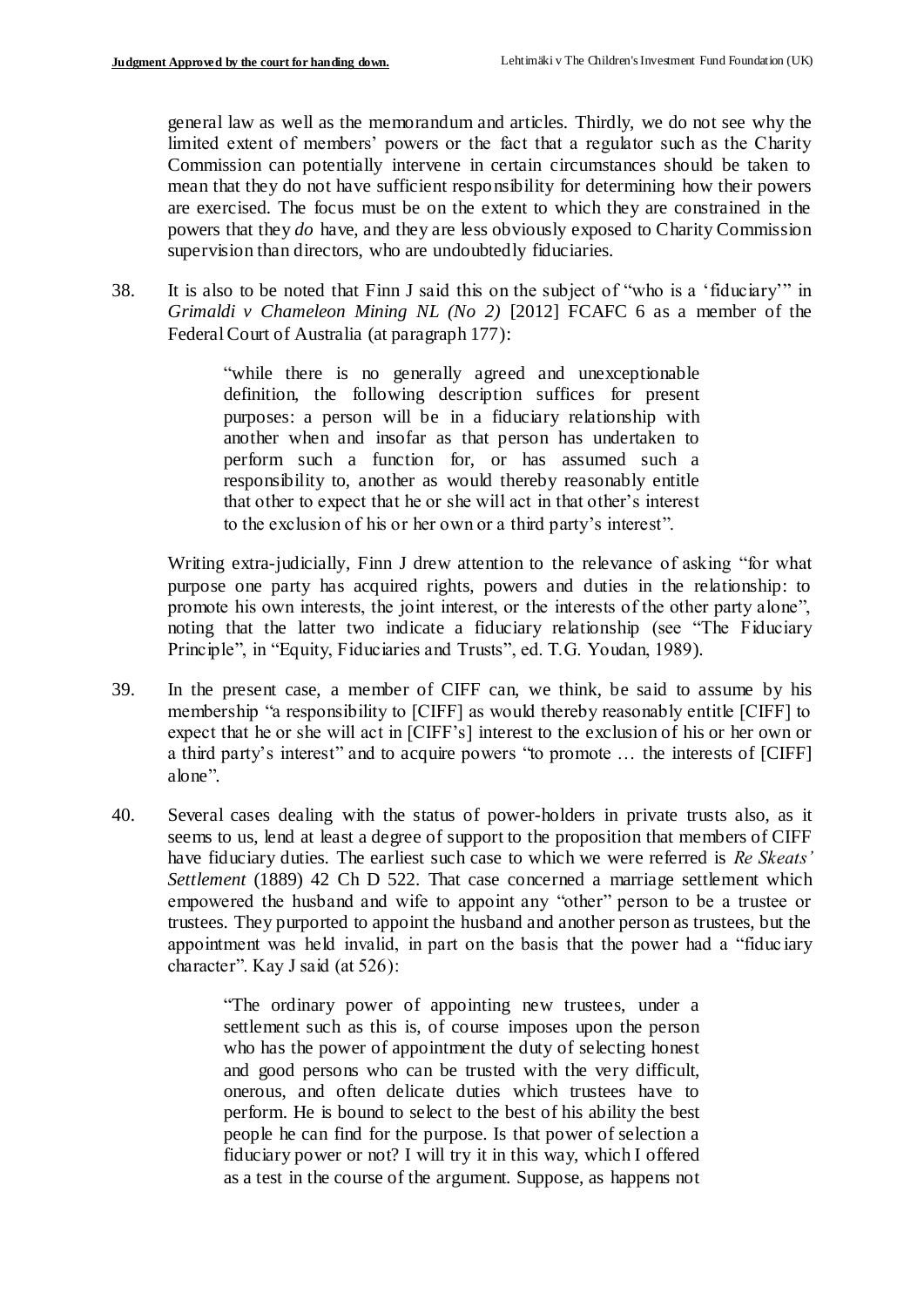unfrequently, that trustees, under the terms of the deed of trust, are entitled to remuneration by way of annual salary or payment. Could the person who has the power of appointment put the office of trustee up for sale, and sell it to the best bidder? It is clear that would be entirely improper. Could he take any remuneration for making the appointment? In my opinion, certainly not. Why not? The answer is that he cannot exercise the power for his own benefit. Why not again? The answer is inevitable. Because it is a power which involves a duty of a fiduciary nature; and I therefore come to the conclusion, independently of any authority, that the power is a fiduciary power."

41. The next case, *Vestey's Executors v Inland Revenue Commissioners* [1949] 1 All ER 1108, involved a trust under which the trustees were required to invest at the direction of "authorised persons" (initially, the settlors). The House of Lords held that the authorised persons' power of direction was (in the words of the headnote) "a fiduciary power and must be used, not to benefit themselves, but in the best interests of the beneficiaries". Lord Simonds said (at 1115):

> "But, if I ask how any court of equity would regard this power, it seems to me that the only answer must be that it is a fiduciary power to be exercised with a single eye to the benefit of the beneficiaries. Let me suppose that the authorised persons, who may for this purpose be either the Vestey brothers or those who later answer that description (since the character of the power will not vary with those who exercise it) direct the trustees to invest the trust funds by way of loan to themselves at a low rate of interest without security, and that the trustees, regarding such an investment as very precarious, apply to the court and ask whether they must comply with the direction. In such a case it would, as it appears to me, be an irrelevant plea by the authorised persons that the right to direct investment was merely a part of a scheme for avoiding liability to income tax. The court could see nothing but a settlement with a wide power of investment of the trust funds and a mandate to the trustees to invest at the direction of certain persons. Nothing short of the most direct and express words would, I think, justify a construction which would enable those who exercised the power of direction to disregard the interests of the beneficiaries."

In a similar vein, Lord Morton concluded (at 1132):

"The result is that, in my view, on the true construction of the trust deed, the power of direction is a fiduciary power, and the authorised persons are not entitled to use it for the purpose of obtaining a benefit for themselves. They must exercise it *bona fide* in what they consider to be the best interests of the beneficiaries."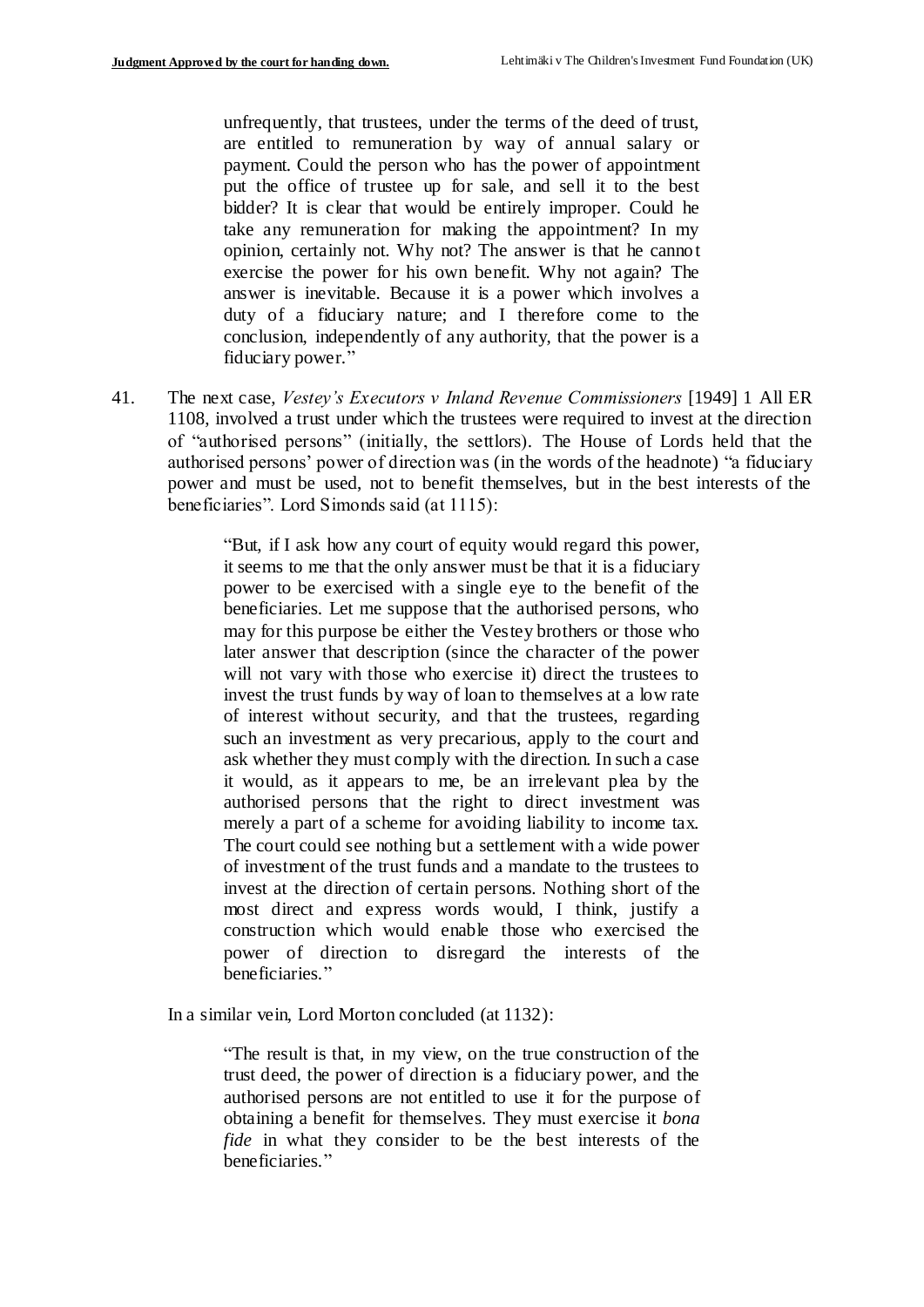42. In the final case, *Inland Revenue Commissioners v Schroder* [1983] STC 480, a trust provided for the settlor to have power to appoint members of a "committee of protectors", which itself could appoint and remove trustees. Vinelott J said this about these powers (at 500):

> "The power to remove trustees is vested in the committee, and although the settlor can fill vacancies or possibly appoint additional members of the committee even when there is no vacancy, that power, like the power to appoint new trustees, must I think be a fiduciary power. It could not properly be used to 'pack' the committee to ensure that the settlor has a majority which will follow his directions. Similarly, the committee's power to remove and his power to appoint new trustees are fiduciary powers."

- 43. Powers relating to the administration of trusts have thus been held to have a fiduciary character. An analogy can be drawn with the powers that members of CIFF have in connection with its administration. It is noteworthy, too, that the Charity Commission has said as regards "Members' voting obligations" that it "considers that the rights that exist in relation to the administration of a *charitable* institution are fiduciary, regardless of the identity of the person or persons on whom the rights are conferred" (see "RS7 – Membership Charities").
- 44. We do not think that *Bolton v Madden* shows otherwise. Mr Morpuss himself spoke of the decision as an "indicator", not an "answer". It related to subscribers rather than members and there is no mention in the report of fiduciary duties.
- 45. In all the circumstances, we agree with the Chancellor that members of CIFF owe fiduciary duties. It seems to us that, contrary to Mr Ham's submissions, members do not "sit outside the company" but are (as the Chancellor said) "part of the administration of the charity" with "powers that are all directed at aspects of the management and administration of the charity designed to achieve the charity's exclusively charitable objects" (see paragraphs 141 and 145 of the judgment).
- 46. It does not necessarily follow that members of charities such as the National Trust also have fiduciary obligations. Since we are not dealing with such an organisation, we do not need to decide whether their members are in the same position as CIFF's. There may possibly, moreover, be scope for argument as to whether it is less reasonable to expect those belonging to mass-membership charities to act exclusively in the charities' interests. That said, it is far from clear that it should be legitimate for members of, say, the National Trust to vote to obtain benefits for themselves from an entity with exclusively charitable objects.
- 47. Mr Ham reminded us of these well-known words of Frankfurter J in *Securities & Exchange Commission v Chenery Corporation* 318 US 80 (1943):

"to say that a man is a fiduciary only begins analysis; it gives direction to further inquiry. To whom is he a fiduciary? What obligations does he owe as a fiduciary?"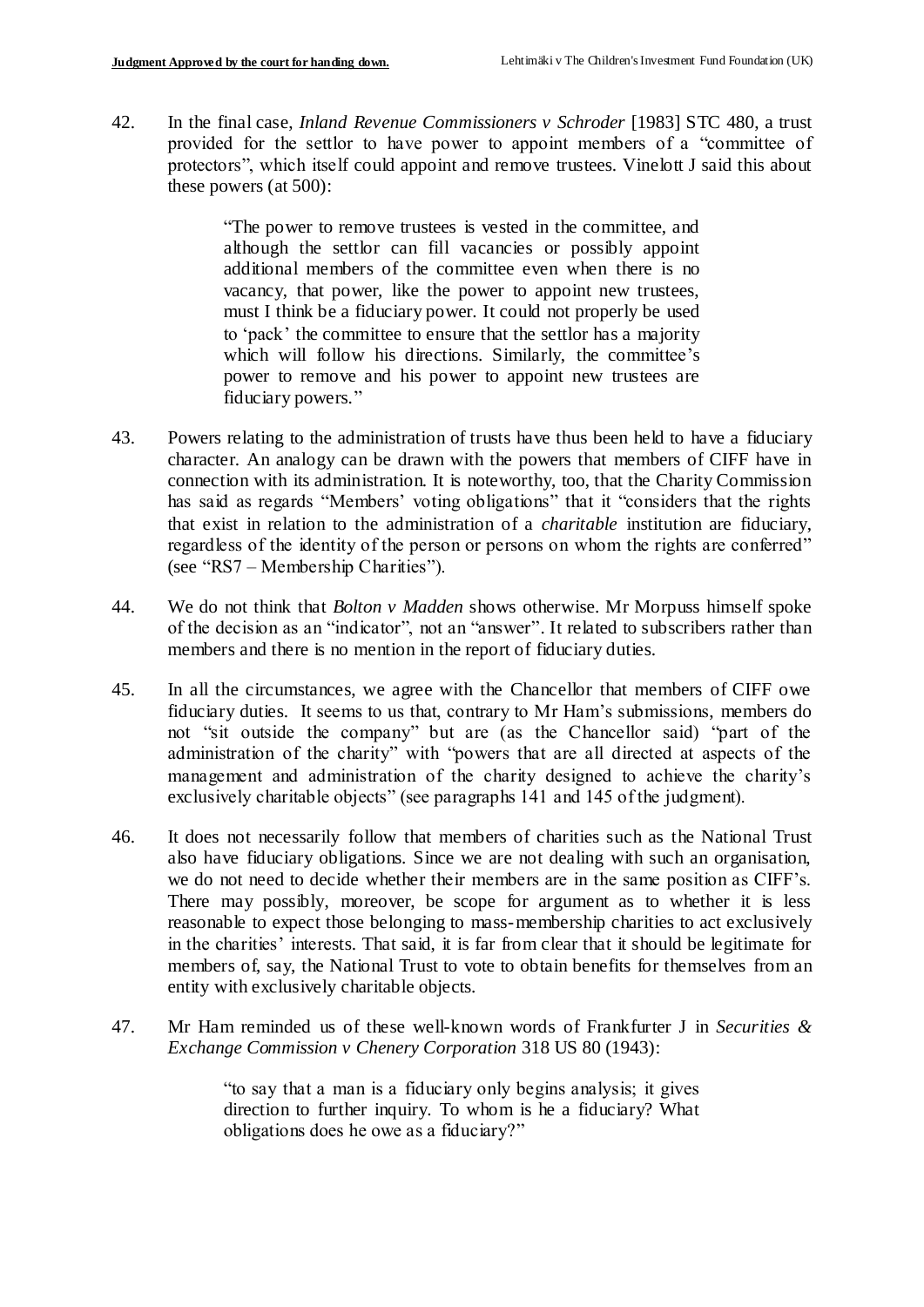In the present case, the Chancellor said that it was "not necessary ... to decide in detail the nature and extent of the members' fiduciary duties", but (echoing the Charity Commission's "RS7 – Membership Charities") held that, "at least in the circumstances of this case, 'members [of CIFF] have an obligation to use their rights and exercise their vote in the best interests of the charity for which they are a member'" (paragraph 145 of the judgment). It would, the Chancellor considered, "be contrary to the whole regime established by the increasingly prescriptive legislative regime reflected in the Charities Act 2011 if the member of a company such as CIFF could vote in his own interests or in a manner detrimental to the charitable objects of the company" (paragraph 145 of the judgment).

48. Like the Chancellor, we do not think it necessary to rule on the precise scope of the fiduciary duties owed by members of CIFF. It is sufficient to say that a member of CIFF owes, in our view, a duty corresponding to that specifically imposed on members of CIOs by section 220 of the Charities Act 2011. In other words, the member must exercise the powers that he has in that capacity in the way that *he* decides, in good faith, would be most likely to further the purposes of CIFF. It should be stressed that this duty is subjective: in other words, that what matters is the member's state of mind (compare e.g. *Regentcrest plc v Cohen* [2001] 2 BCLC 80, at paragraph 120, dealing with company directors).

### **The Inherent Jurisdiction Issue**

- 49. The next question is whether the Court's inherent jurisdiction in relation to charities is extensive enough to allow it to order a member to exercise a discretion in a particular way regardless of whether there is evidence of breach of duty on the part of the member.
- 50. In general, the Court is slow to interfere with the exercise of discretion by fiduciaries (such as we have held members of CIFF to be). Numerous trust cases show that to be the case. In *Scott v National Trust for Places of Historic Interest or Natural Beauty*  [1998] 2 All ER 705, Robert Walker J explained (at 717) that trustees must "act in good faith, responsibly and reasonably" and "inform themselves, before making a decision, of matters which are relevant to the decision". As, however, Lord Walker (as he had by then become) noted in *Pitt v Holt* [2013] UKSC 26, [2013] 2 AC 108 (at paragraph 73), it is not enough to justify judicial intervention to show that "the trustees' deliberations have fallen short of the highest possible standards, or that the court would, on a surrender of discretion by the trustees, have acted in a different way". Rather longer ago, Lord Truro LC said in *Re Beloved Wilkes's Charity* (1851) 3 Mac  $\&$  G 440 (which, as the name indicates, related to a charity) (at 448):

"in such cases as I have mentioned it is to the discretion of the trustees that the execution of the trust is confided, that discretion being exercised with an entire absence of indirect motive, with honesty of intention, and with a fair consideration of the subject. The duty of supervision on the part of this Court will thus be confined to the question of the honesty, integrity, and fairness with which the deliberation has been conducted, and will not be extended to the accuracy of the conclusion arrived at, except in particular cases".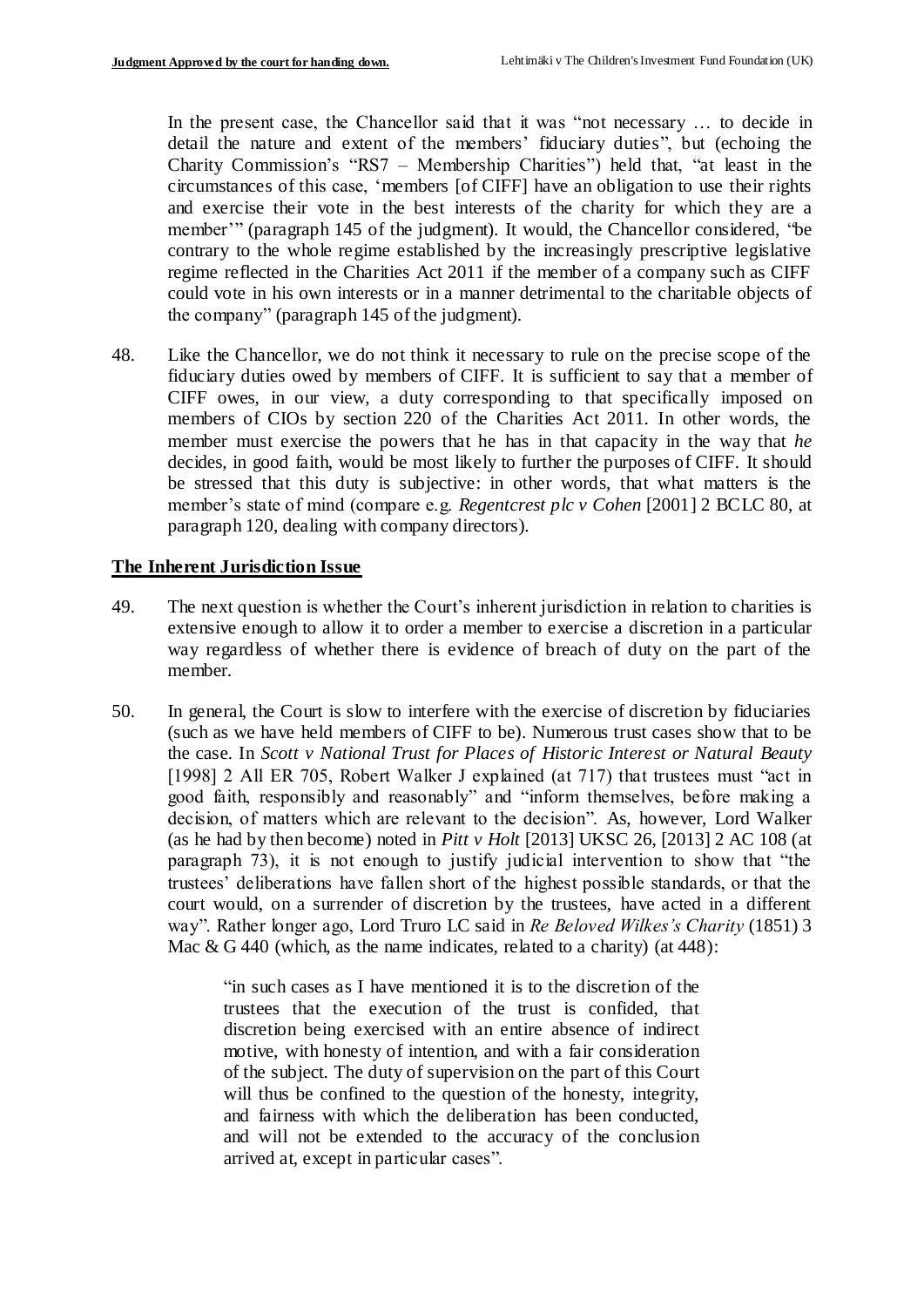Again, in *Tempest v Lord Camoys* (1882) 21 Ch D 571 Jessel MR said (at 578):

"It is settled law that when a testator has given a pure discretion to trustees as to the exercise of a power, the Court does not enforce the exercise of the power against the wish of the trustees, but it does prevent them from exercising it improperly. The Court says that the power, if exercised at all, is to be properly exercised."

- 51. Ms Cooper and the Attorney General, however, maintain that different principles apply in relation to charities. It is their case that the Court can give directions to members of charitable companies (or, as appropriate, directors of such companies or trustees of charitable trusts) where it considers that expedient in the administration of the charities.
- 52. It is, of course, very well-established that the Attorney General and the Court have important functions in relation to charities. In *Gaudiya Mission v Brahmachary*  [1998] Ch 341, Mummery LJ observed (at 350) that "[u]nder English law charity has always received special treatment" and that "[a]lthough not a state institution, a charity is subject to the constitutional protection of the Crown as *parens patriae*, acting through the Attorney-General, to the state supervision of the Charity Commissioners and to the judicial supervision of the High Court". In *Stanway v Attorney General* (5 April 2000, unreported), Sir Richard Scott V-C said:

"Charities operate within a framework of public law, not private law. The Crown is *parens patriae* of the charity and the judges of the courts represent the Crown in supervising what the charity is doing and in giving directions …. The Attorney General's function is to make representations to the court as to where lies the public interest as he sees it."

53. Lord Pannick relied on *Construction Industry Training Board v Attorney General*  [1973] Ch 173 and *In re J. W. Laing Trust* [1984] Ch 143 as demonstrating the breadth of the Court's jurisdiction in relation to charities. Taking these in reverse order, the *J. W. Laing* case involved an application by the trustee of a charity for a scheme enabling the trustees for the time being to be discharged from an obligation to distribute capital within 10 years of the settlor's death. The trustee contended that the scheme should be ordered under either section 13 of the Charities Act 1960 (dealing with cy-près schemes) or the inherent jurisdiction of the Court. Peter Gibson J decided that section 13 was not applicable, but approved the scheme in exercise of the inherent jurisdiction, taking the view (at 155) that the requirement as to distribution of capital was "inexpedient in the very altered circumstances of the charity". He had earlier (at 153) accepted a submission that, in the context of the inherent jurisdiction, "the court is not fettered by the particular conditions imposed by section  $13(1)(e)(iii)$ [of the Charities Act 1960], but can, and should, take into account all the circumstances of the charity, including how the charity has been distributing its money, in considering whether it is expedient to regulate the administration of the charity by removing the requirement as to distribution within ten years of the settlor's death".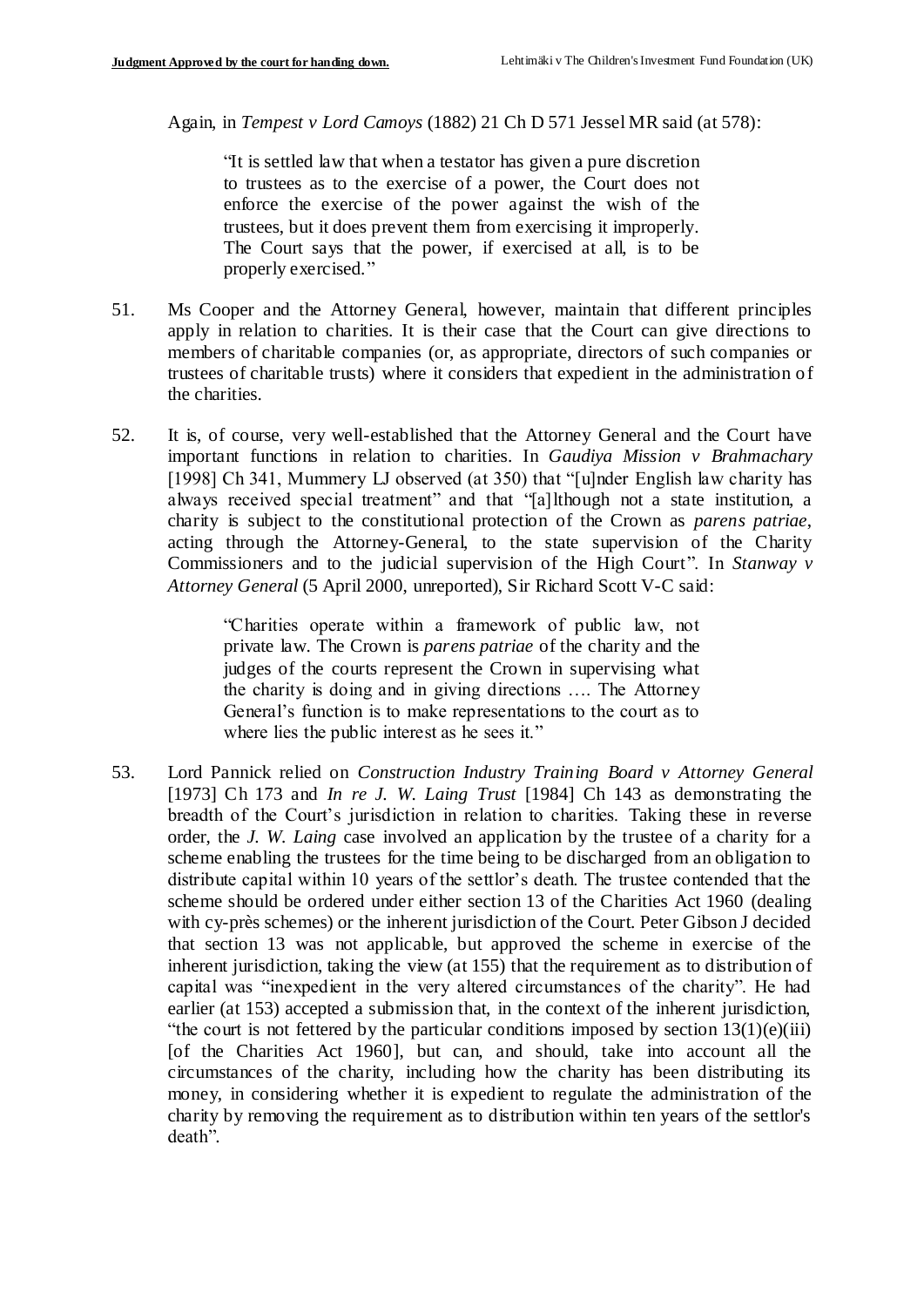- 54. We do not think that this authority is of any help in the present case. Schemes are a distinctive feature of charity law. There is more than one species. A scheme may be made (by the Attorney General on the Crown's behalf under the sign manual if no trust has been imposed and otherwise by either the Charity Commission or the Court) where property is given for charity, but the purposes are uncertain. A cy-près scheme involves altering a charity's purposes. An administrative scheme enables changes to be made to the administrative provisions governing a charity. In the *J. W. Laing* case, Peter Gibson J approved a scheme of the last of these types. In the present case, in contrast, no one has ever applied for any kind of scheme and there is nothing in either the Chancellor's judgment or his order to suggest that he was approving a scheme. In the course of his oral submissions, Lord Pannick suggested that "the term 'scheme' is simply the label given to an order in relation to its judgment as to what is expedient, advantageous, in the interests of charity", but we do not think that is right. The Chancellor cannot, as we see it, be taken to have made an order for a scheme when no one had asked him to do so and he was not purporting to exercise any scheme jurisdiction. In that connection, it is noteworthy that in *Chinachem Charitable Foundation Ltd v The Secretary of Justice* [2015] HKCFA 35, Lord Walker NPJ referred to a scheme as "a written instrument approved by the court to regulate, in whole or in part, the future management and administration of the trust". The Chancellor's order did not provide for the approval of such a "written instrument". The circumstances in which the Court can make a scheme are not, in the circumstances, relevant. In any case, we cannot see either how a scheme could obviate a need to comply with section 217 of the Companies Act 2006 or that the Court's scheme jurisdiction could enable it to interfere with a member's vote on a resolution under that provision where it would not otherwise be entitled to do so.
- 55. Turning to *Construction Industry Training Board v Attorney-General*, the question here was whether the Construction Industry Training Board was registrable as a charity. This turned on whether it was "subject to the control of the High Court in the exercise of the court's jurisdiction with respect to charities" within the meaning of section 45(1) of the Charities Act 1960 (see now section 1(1) of the Charities Act 2011). The Court of Appeal had to consider the significance of (a) "the court's jurisdiction with respect to charities" and (b) "subject to the control of the High Court". With regard to the former, Russell LJ, having noted that the term "charity proceedings" was defined to refer to proceedings "brought under the court's jurisdiction with respect to charities, or brought under the court's jurisdiction with respect to trusts in relation to the administration of a trust for charitable purposes", said this (at 181):

"The court has always had a general jurisdiction in respect of enforcement of trusts, and in relation to trusts of property dedicated to a charitable purpose a special jurisdiction by way of scheme to amend defects in machinery and further to direct in proper cases a cy-près application of assets. But I do not think that the double aspect of the definition of 'charity proceedings' indicates that 'jurisdiction with respect to charities' must be restricted to such jurisdiction that is unconnected with the enforcement of trusts. Rather I should have said that it was to avoid argument on a plainly vexed question."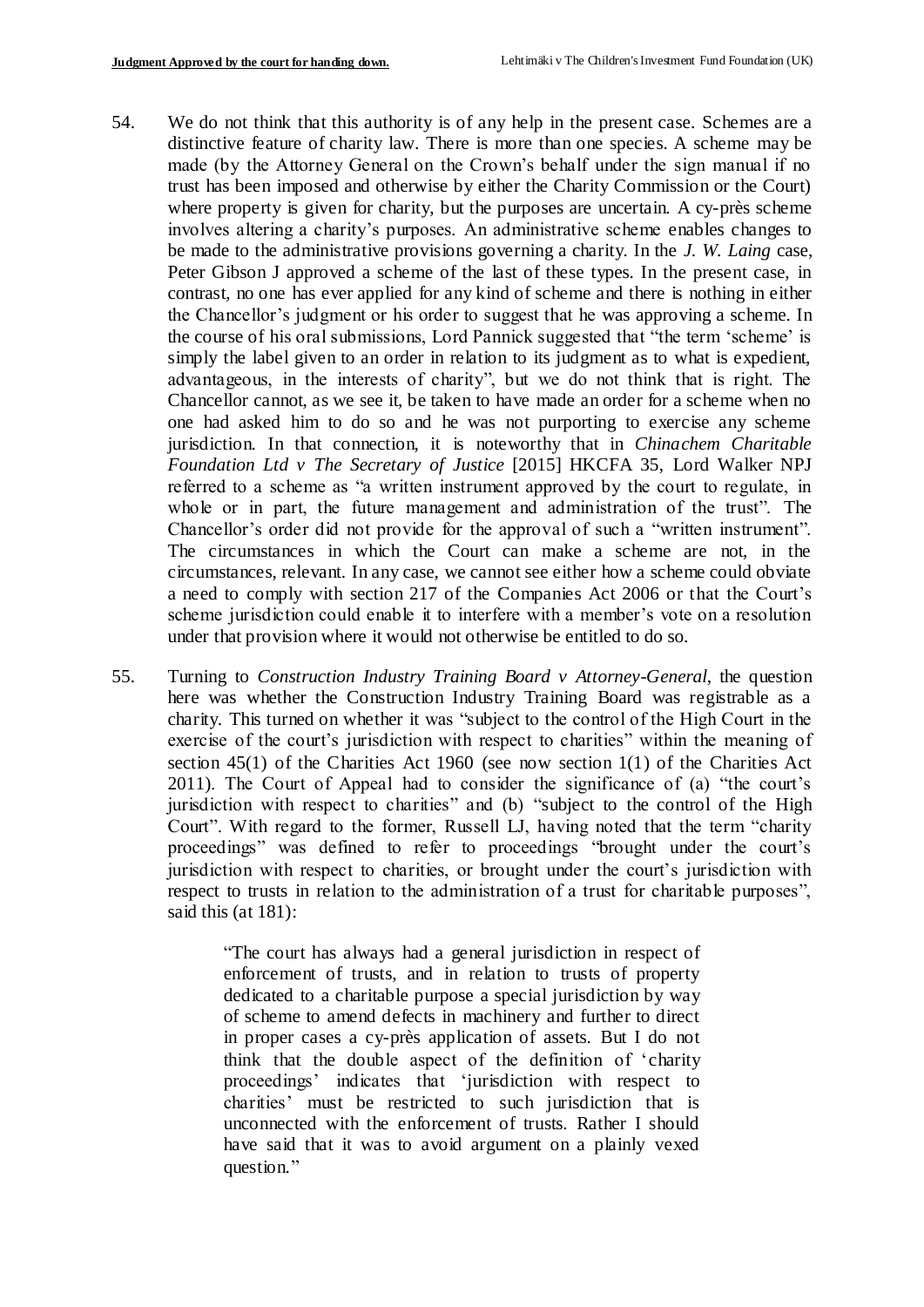Buckley LJ likewise did not consider "the court's jurisdiction with respect to charities" to be confined to its jurisdiction to approve schemes. He explained (at 186- 187):

"It is a function of the Crown as *parens patriae* to ensure the due administration of established charities and the proper application of funds devoted to charitable purposes. This it normally does through the instrumentality of the courts, but this is not the only way in which the Crown can regulate charities or the application of charitable funds. Where a charity has been incorporated by Royal Charter, the Crown may amend its constitution or vary its permitted objects by granting a supplemental charter. Where funds are given for charitable purposes in circumstances in which no express or implied trust is created, the Crown can regulate the application of those funds by means of a scheme under the sign manual. Where the Crown invokes the assistance of the courts for such purposes, the jurisdiction which is invoked is, I think, a branch of the court's jurisdiction in relation to trusts. In such cases the relief granted often takes the form of an order approving a scheme for the administration of the charity which has been laid before the court, but this is not the only way in which the court can exercise jurisdiction in respect of a charity or over charity trustees. The approval of a scheme of this nature is, so far as I am aware, a form of relief peculiar to charities, but it does not constitute relief of a kind given in the exercise of a jurisdiction confined to giving relief of that sort. The court could, for instance, restrain trustees from applying charitable funds in breach of trust by means of an injunction. In the case of a charity incorporated by statute this might, as was suggested in the present case, be explained as an application of the doctrine of ultra vires, but I do not think that this would be a satisfactory explanation, for a similar order upon unincorporated trustees could not be so explained. Or, by way of further example, the court could order charity trustees to make good trust funds which they had misapplied, or could order them to account, or could remove or appoint trustees, or could exercise any other kind of jurisdiction available in the execution of trusts other than charitable trusts. In every such case the court would be acting upon the basis that the property affected is not in the beneficial ownership of the persons or body in whom its legal ownership is vested but is devoted to charitable purposes, that is to say, is held upon charitable trusts. Any relief of this kind is, in my judgment, appropriately described as relief granted in the exercise of the court's jurisdiction with respect to charities, and, where the relief is such as to bind the body of trustees as a whole, this would, in my opinion, constitute control of the charity by the court in the exercise of its jurisdiction with respect to charities. I consequently feel unable to accept the suggestion put forward on behalf of the Attorney-General that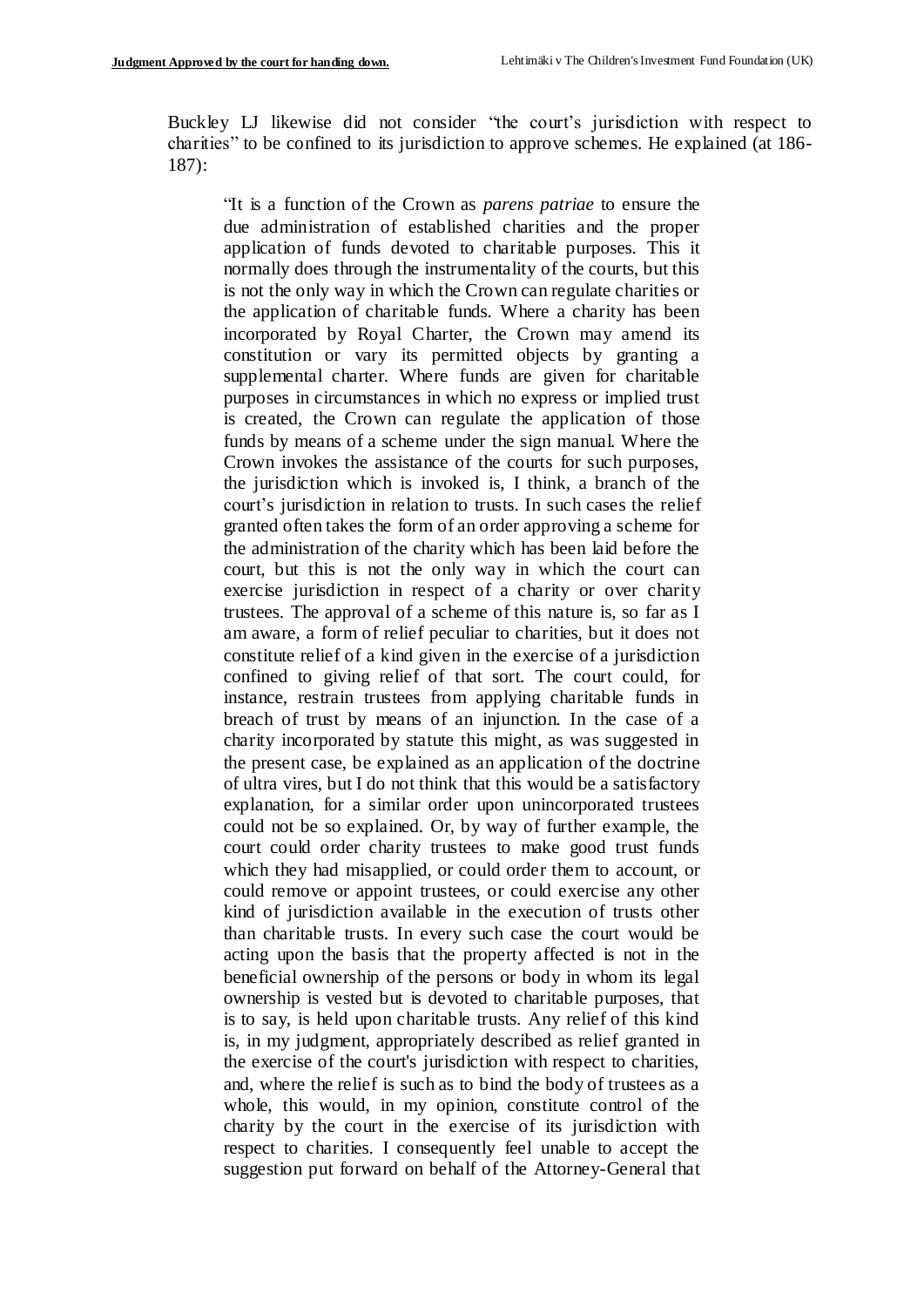the reference in section 45 of the Act of 1960 to the court's jurisdiction with respect to charities is in some way confined to its jurisdiction to approve charitable schemes."

56. The Court divided on whether the Construction Industry Training Board was "subject to the control of the High Court", the majority (Buckley LJ and Plowman J) considering that it was and, hence, that it was a charity, Russell LJ disagreeing. As to this, Russell LJ said (at 184):

> "On the whole, I consider that the reference in the definition to the control of the court in the exercise of the stated jurisdiction is designed to point to a charitable institution in respect of which the court has power generally to supervise and direct the administration, to supply any defects in the regulations when such are revealed, to remove and appoint where necessary for the due administration of the institution trustees or governors, to make orders where necessary for that due administration as to vesting and otherwise of assets of the institution, and to make schemes for the cy-près application of assets in appropriate cases. In any given case it may be a question of degree whether an institution can fairly be said to be, within that jurisdiction, under the control of the court. But my conclusion is that an institution so closely under the control of the executive as is one of these training boards, with such minimal occasion for intervention by the court, is outside the statutory definition of 'charity.'"

- 57. Lord Pannick submitted that the broad nature of the Court's jurisdiction can be seen in, for example, Buckley LJ's observation that "an order approving a scheme for the administration of the charity which has been laid before the court … is not the only way in which the court can exercise jurisdiction in respect of a charity or over charity trustees" and Russell LJ's reference to the Court having "power generally to supervise and direct the administration". We do not think, however, that the *Construction Industry Training Board* case in fact casts any light on whether the Court can give directions to members, directors or trustees of a charity wherever it considers that expedient, in the absence of either a scheme or a breach of duty. The Court did not need to consider, and did not attempt to rule on, any such issue. Its concerns were essentially as to, first, whether "the court's jurisdiction with respect to charities" extended beyond scheme-making (in particular, to the Court's "general jurisdiction in respect of enforcement of trusts") and, secondly, whether powers that the Minister of Labour had in relation to the Construction Industry Training Board rendered it insufficiently "subject to the control of the High Court".
- 58. Lord Pannick also made reference to the rule in *Saunders v Vautier* (1841) Beav 115. The rule is summarised in Snell's Equity,  $33<sup>rd</sup>$ . ed., as follows (at paragraph 29-030):

"Although the beneficiaries cannot, in general, control the trustees while the trust remains in being, or commit them to a particular dealing with the trust property, they can, if sui juris and together entitled to the whole beneficial interest, put an end to the trust and direct the trustees to hand over the trust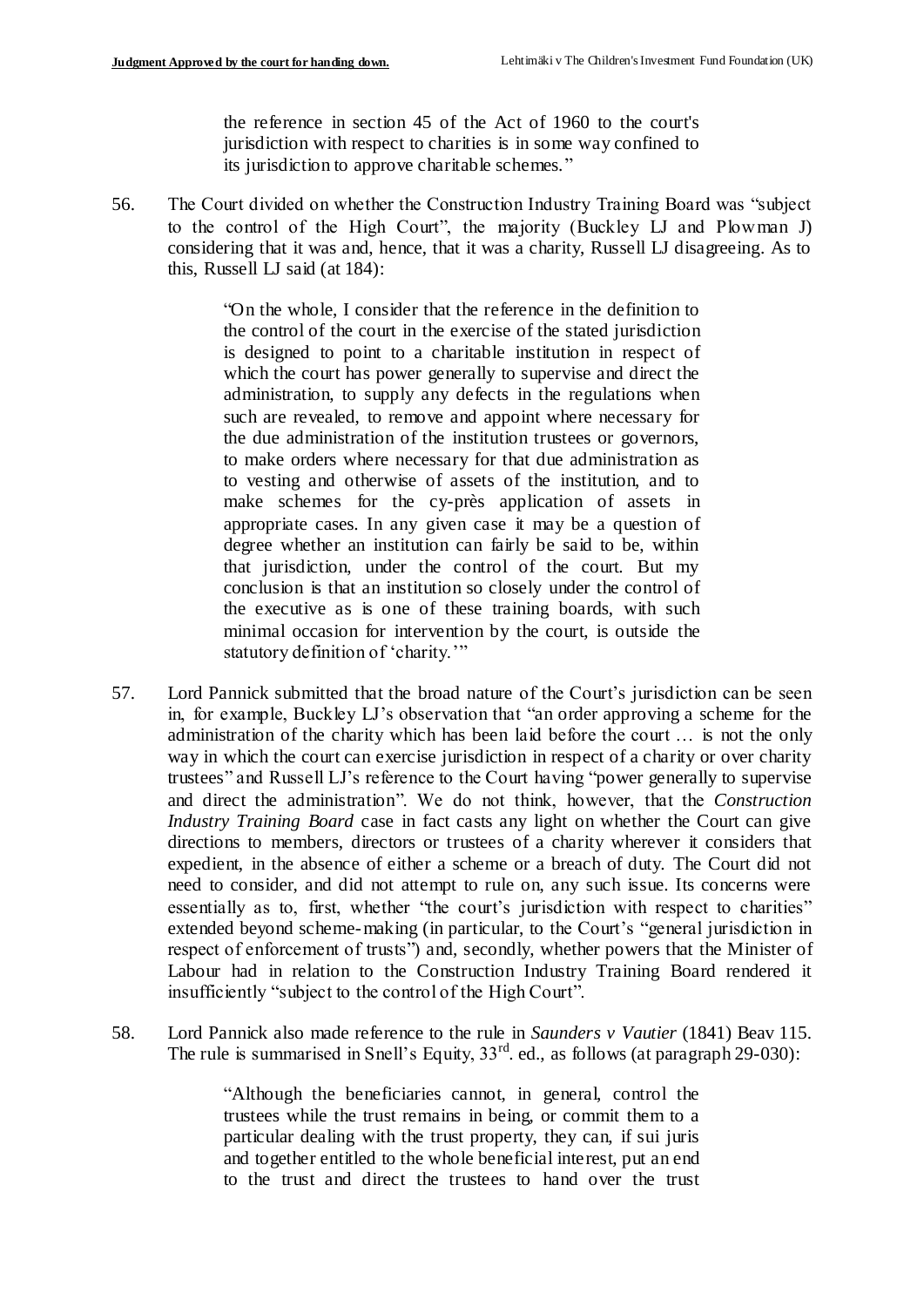property as they direct; and this is so even if the trust deed contains express provisions for the determination of the trust. "

In the case of a charity, Lord Pannick said, the Attorney General represents the beneficial interest. Nonetheless, it is hard to see how the rule can apply in the case of a charity and, more specifically, there is no question of "put[ting] an end" to CIFF. The rule cannot, therefore, be applicable.

59. For his part, Mr Mullen took us to *Attorney General v Gleg* (1738) 1 Atk 356, a decision of Lord Hardwicke LC. The brief report includes this:

> "But though this is such an authority coupled with an interest as would survive, yet it is so far a trust, that in case of misbehaviour the court may interpose, for it must be allowed, that the court has a particular free and extensive jurisdiction in the case of a charity, and not confined to the proper or formal methods of proceeding requisite in other cases."

Given, however, the reference to "misbehaviour", the case does not assist on the extent of the Court's powers absent a breach of duty.

- 60. Mr Mullen relied, too, on *Attorney General v Dedham School* (1857) 23 Beav 350. That case, however, involved an order for a scheme and so is not in point here. Nor, for similar reasons, is *In re Royal Society's Charitable Trusts* [1956] Ch 87, a case to which we were taken by Lord Pannick, where Vaisey J concluded (at 92) that the Court had jurisdiction, "at the instance of the trustees … where the Attorney-General consents or does not object", to authorise certain proposals "*by way of scheme*".
- 61. Support for the view that the Court does not have as wide a jurisdiction to give directions as Lord Pannick and Mr Mullen suggested is to be found, for example, in the passage from *Re Beloved Wilkes's Charity* quoted in paragraph 50 above; in Lewin on Trusts,  $19<sup>th</sup>$  ed., which (at paragraph 29-338) expresses the view that charitable trusts are covered by the "Principle of non-intervention" applicable to private trusts; and in the decision of the Upper Tribunal (Tax and Chancery Chamber) (Warren J and Upper Tribunal Judges Alison McKenna and Elizabeth Ovey) in *R (Independent Schools Council) v Charity Commission* [2011] UKUT 421 (TCC), [2012] Ch 214. When considering what a school with charitable status must do to operate for the public benefit (in accordance with the Charities Act 2006), the Tribunal said (at paragraph 220 of its decision):

"This is all a matter of judgment for the trustees. There will be no one right answer. There will be one or more minimum benefits below which no reasonable trustees would go but subject to that, the level of provision and the method of its provision is properly a matter for them and not for the Charity Commission or the court …. It is not for the Charity Commission or the tribunal or the court to impose on trustees of a school their own idea of what is, and what is not, reasonable. The courts have never done that in the context of their supervision of trustees of private trusts and the same should apply to charities. There is nothing in the 2006 Act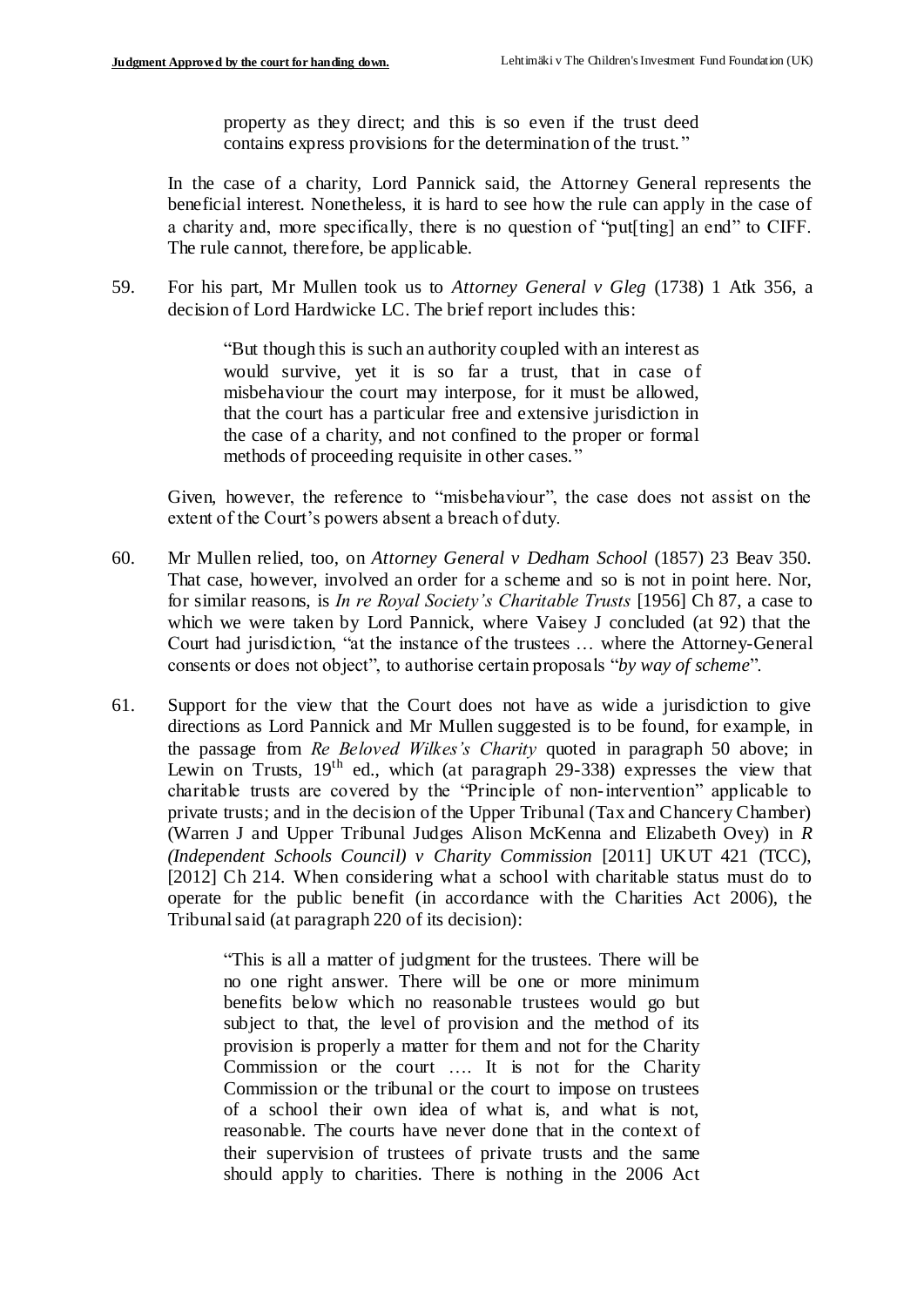(including the duty to issue the guidance) which changes that position. But trustees are under the ultimate control of the courts. There is always a range of actions which they can take in a given situation. There is, of course, a limit outside which they must not step."

- 62. The upshot, in our view, is that, apart from its scheme-making powers, the Court has no wider jurisdiction to control the actions of fiduciaries in the context of charities than, say, private trusts. The Court cannot, accordingly, direct a fiduciary (including a member of CIFF) how to exercise his powers unless he is acting in breach of duty. Important though its role in relation to charities is, the Court is not entitled, absent a breach of duty, to substitute its view for that of the fiduciary. If, contrary to the conclusion we reached above, a member of CIFF were not subject to any fiduciary duties, the Court could have no more (in fact, less) power to control the member. In short, the answer to the question posed in paragraph 49 above is "No".
- 63. That does not strike us as a surprising conclusion. It is very far from evident that the Court should be able to override the views of a charity's duly appointed organs if they are fulfilling their roles properly, the more so since those organs will typically be more familiar with the charity's affairs and work than a Judge. In fact, we agree with Mr Ham that there would be a risk of dis-incentivising not only donors, but also members and trustees, if the Court could order a charity's trustees and members to exercise their powers in ways that they did not consider appropriate merely because the Court thought that expedient.
- 64. In the present case, there is a further reason for thinking that the Court could not be justified in intervening unless it were apparent that Dr Lehtimäki was acting improperly. Between them, section 217 of the Companies Act 2006 and section 201 of the Charities Act 2011 require a payment such as the Grant to be "approved by a resolution of the members of the company" with "the prior written consent of the [Charity] Commission". It is significant that Parliament has entrusted this responsibility to the members of a company, not only for the generality of companies but specifically and expressly for charitable companies. The Chancellor considered that the Charity Commission should be afforded "its statutory opportunity … to consider whether to approve the making of a members' resolution under section 217 of the Companies Act", but made an order denying Dr Lehtimäki any choice as to whether to approve the transaction in accordance with section 217. In effect, Dr Lehtimäki is being prevented from playing the part that, in the circumstances, Parliament has assigned to him. We do not think that it could be appropriate to interfere with the statutory scheme in such a way unless there were impropriety.

#### **The Present Case Issue**

- 65. The conclusions we have arrived at thus far mean that the Chancellor would not have been entitled to order Dr Lehtimäki to vote for a resolution under section 217 of the Companies Act 2006 approving the payment of the Grant unless there was evidence of Dr Lehtimäki acting in breach of fiduciary duty.
- 66. In that connection, the Chancellor said this (in paragraph 152 of his judgment):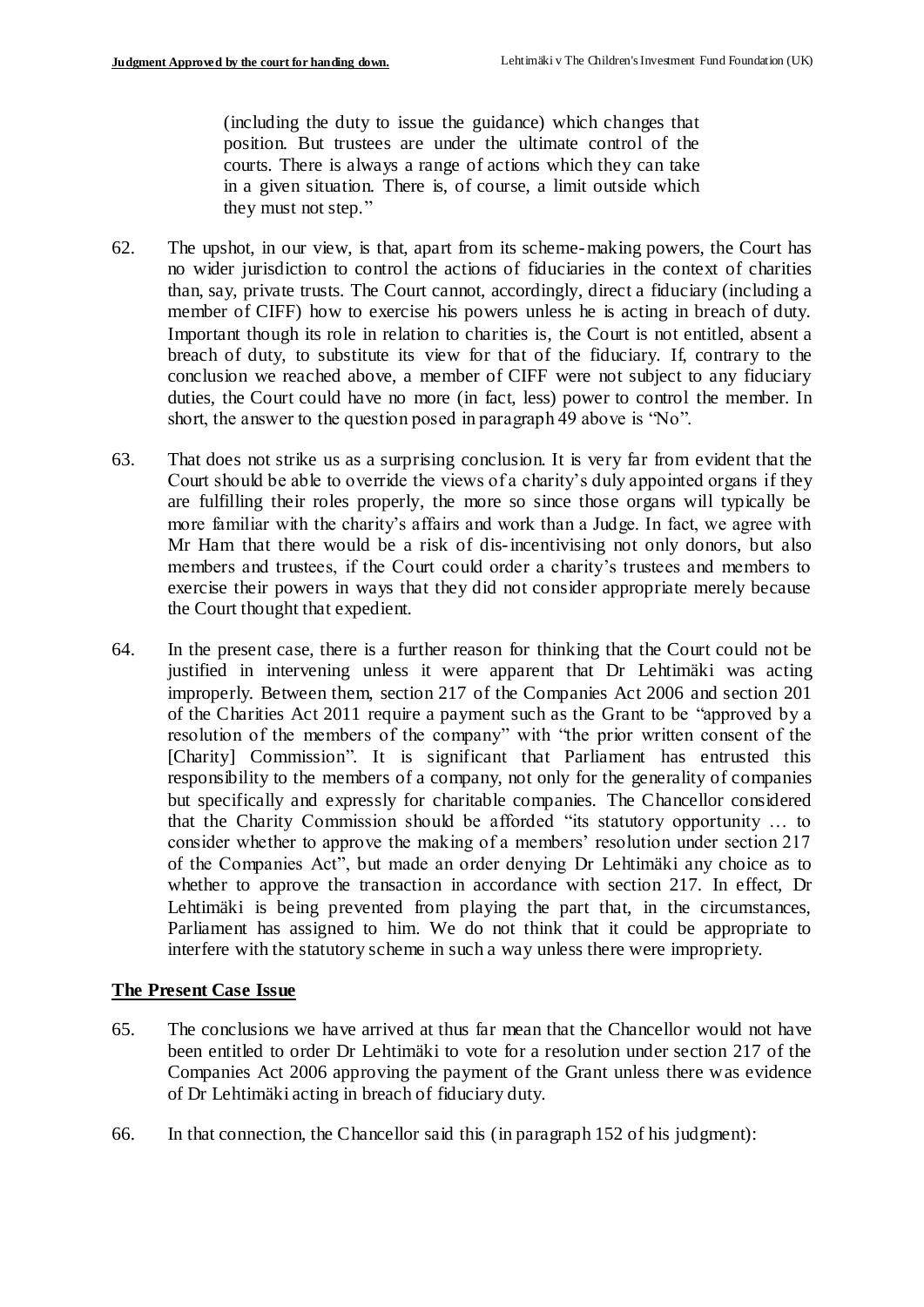"It would be remarkable if the High Court, having reached a reasoned and considered decision as to the desirability of the Grant in the best interests of CIFF, had to defer to the eccentric, if good faith, decision made by a single member when all other members were conflicted. I say eccentric, because Dr Lehtimaki has made it abundantly clear that he is motivated entirely by an economic approach and regards himself as only acting in the best interests of unspecified beneficiaries of the charity, rather than by the correct legal principles that I have stated. It is anyway in my judgment questionable whether Dr Lehtimaki would be acting on a proper basis if he rejected the court's reasoned decision as to the appropriate course for CIFF to adopt."

- 67. In our view, however, there was (and is) no significant evidence that Dr Lehtimäki was acting (or proposing to act) in breach of duty. As already mentioned (paragraph 23(i) above), the Chancellor himself recorded that he was "not saying that no reasonable trustee or fiduciary could disagree with [his] view" or that "anyone who disagreed with [his] view would automatically be acting in bad faith". Now that the Chancellor has concluded that the Grant is in the best interests of CIFF, Dr Lehtimäki should obviously consider his views with care, but it remains the case, we think, that it is reasonably open to Dr Lehtimäki to disagree. After all, the Chancellor found the decision "not … entirely straightforward", recognised that "it is not entirely clear why disposing of assets of US\$360 million should be regarded as being in the best interests of CIFF" and noted that he had arrived at his conclusion "perhaps counter-intuitively" (see paragraph 128 of the judgment, quoted in paragraph 21 above).
- 68. The Chancellor spoke of Dr Lehtimäki making an "eccentric" decision, on the basis that Dr Lehtimäki had "made it abundantly clear that he is motivated entirely by an economic approach and regards himself as only acting in the best interests of unspecified beneficiaries of the charity" (paragraph 152 of the judgment). In that connection, Dr Lehtimäki (an economist with degrees from Stanford and Harvard Universities) had said the following in a witness statement in which he explained his "decision-making process":
	- i) Although Sir Christopher was a very dear friend, he took his fiduciary duties seriously and would not allow his judgment to be impaired by personal factors;
	- ii) "The focus should always be on the best interests of CIFF's beneficiaries";
	- iii) The arguments for and against the Grant could be divided into "Direct factors" (comprising "The net effect on CIFF's charitable work" and "Solving the governance problem") and "Secondary factors" ("The overall impact on the UK charitable sector" and "The negative precedents of making the Grant");
	- iv) "I would reiterate that the only people I have a fiduciary duty towards are the intended recipients of CIFF's charitable work. While my reasoning is abstract, I find it useful to visualize the person to whom I am answerable for when taking decisions. To me, this is the HIV positive young woman with her HIV negative child I met in Mutare Hospital in Manicaland, Zimbabwe (whose husband was beating her up because taking the necessary medicines was a n